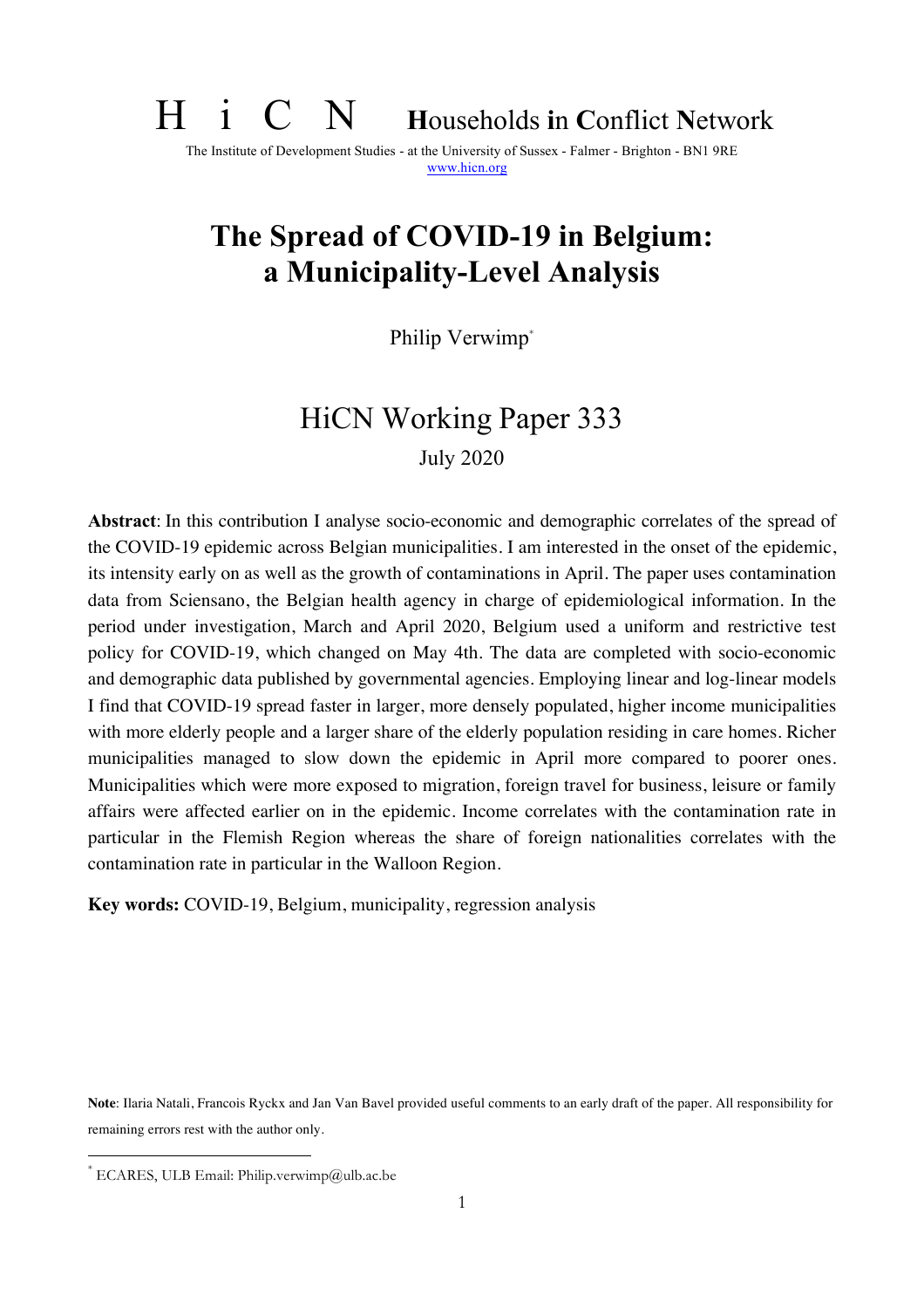#### **1. Introduction**

COVID -19 does not stop at national of municipality bounderies. Nevertheless, once a country goes into lockdown, the spread of the virus accross national or municipality bounderies decreases and a large part of the new cases occurs from a positive case within the municipality. In this paper I want to investigate how the spread of COVID-19 correlates with characteristics of a municipality such as the weatlth/poverty of its citizens, population density, the age structure of the population as well as the exposure of the municipality to international migration and business relationships. I am interested in the onset of the epidemic, its intensity early on as well as its evolution towards the end of the lockdown.

Desmet and Wacziarg (2020) find substantial spatial heterogeneity across US counties. They use population density, modes of transportation, housing arrangements, the age distribution, health conditions, among other variables. At any point in time, they write, locations will continue to differ according to these characteristics. They will differ no matter the number of days since onset of the epidemic, and the dfferences will persist, perhaps even increase over time. This provides a foundation for policies that are sensitive to local specicities, where less affected places can have less stringent lockdowns or earlier reopenings. That same rationale applies to study the Belgian case.

I am taking the period March 31 till May 4 as the period under investigation for the following two reasons: First, Sciensano, the data provider, has released contamination data on a municipality level in March only when, on a given day, the number is at least five. In practice, only larger municipalities and cities make that threshold in the course of March. For smaller municipalities we have to wait till March 31 as the first day at which Sciensano realised cumulative contamination data. Of the 581 Belgium municipalities only 205 reached the threshold in March of at least 5 cases on a given day. This paper proposes a method to date the onset of the epidemic in the other muncipalities in the absence of Sciensano start date data. And second, Belgium went into lockdown from March 13 to May 4th, meaning that during this period, the same set of rules applied to the entire territory, including police enforcement as well as testing for potential cases. The latter is important for this paper as local-level discretion on testing would mean that one would find more cases (mostly mild cases) in municipalities with very broad testing and very few cases in municipalities with very low testing. That did not occur, because the testing policy during this period was nationwide the same and it was very conservative due to the absence of testing reagentia.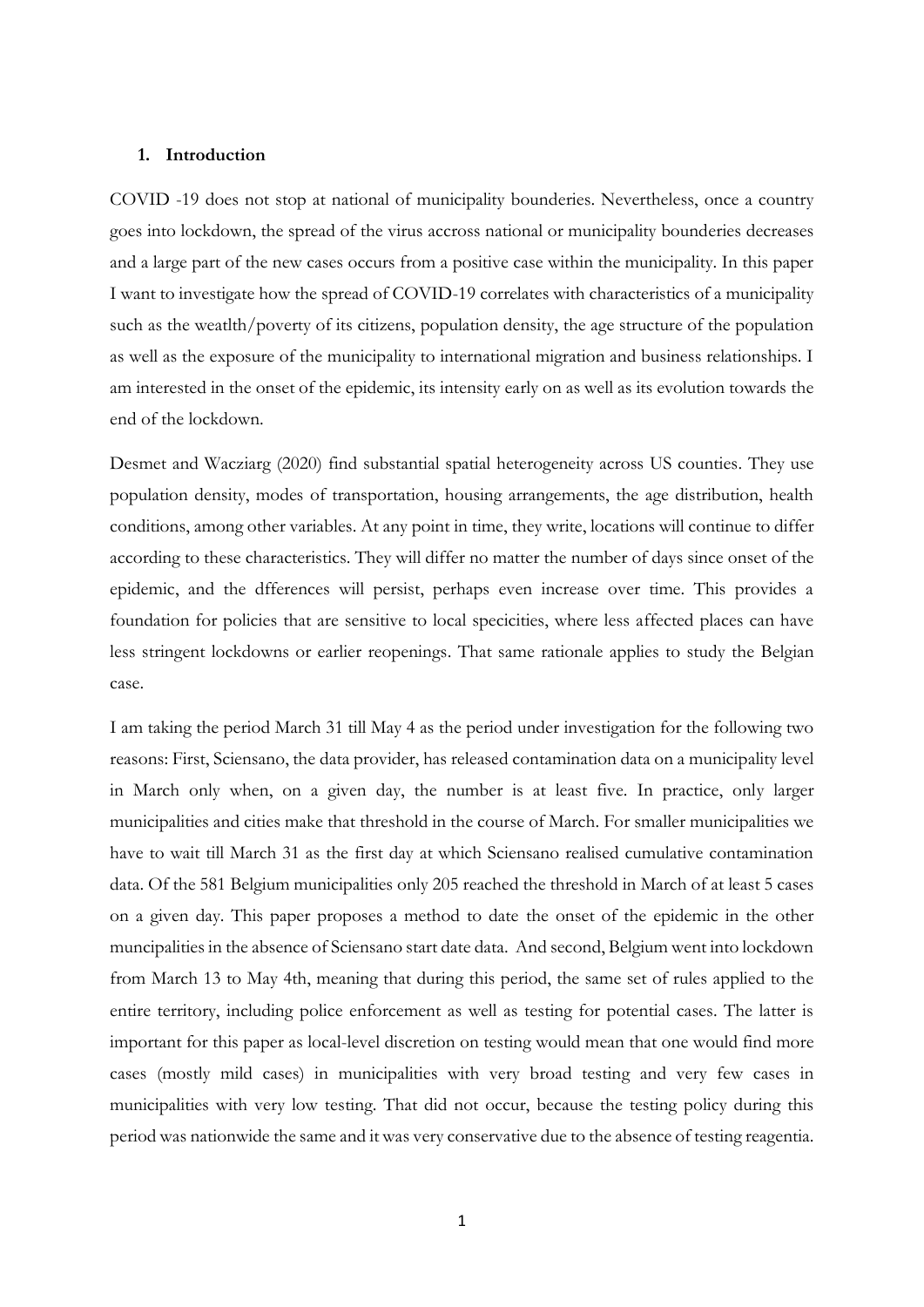Recently, the team of Piet Maes (Rega Institute, KU Leuven) released >250 sequences of the virus deposited in the GISAID database. This data set represents a unique opportunity to investigate the dispersal history and dynamic of SARS-CoV-2 in Belgium: origin of introductions into the Belgian territory, relative importance of external introductions in establishing Belgian clusters of transmission, spatio-temporal distribution of these clusters, etc. Two main conclusions arise from his work so far: (i) the importance of external introduction in a municipality, (ii) the clusters resulting from these introductions are widely distributed across the country. In future work, they want to assess if this pattern evolves with the inclusion of more sequences sampled during the lockdown. These analyses are based on sequences available on the 7th April, but in the future, they will update these analyses with newly available sequences. I refer to [https://spell.ulb.be/news/covid19\\_analyses/](https://spell.ulb.be/news/covid19_analyses/) for his work.

Belgium comes forward as one of the countries with the highest spatial density of sequenced SARS-CoV-2 genomes. At the global scale, his analysis confirms the importance of external introduction events in establishing transmission chains in the country. At the country scale, the spatially-explicit phylogeographic analyses highlight a global impact of the national lockdown on the dispersal velocity of viral lineages. The dispersal velocity of viral lineages was 5.4 km a day before the lockdown and 1.2 km a day in the first few weeks of the lockdown. (see Dellicour et al, 2020).<sup>1</sup>

In this paper, I use linear and log-linear models. The latter capture the exponential growth of contaminations very well, but results are often similar to the linear model, in particular when we take the lagged dependent variable into account. The contribution of this paper is to obtain a better understanding of the effect of the socio-economic and demographic variables at the municipality level, apart from the inclusion of the lagged dependent variable.

I will use this research to situate the date at which the epidemic entered a municipality in the absence of Sciensano data. I will do that in the next section. Afterwards I explain the hypotheses that I wish to test in this paper, present the estimation strategy and then the results. I use several graphs to illustrate the findings.

<sup>1</sup> Dellicour S, Durkin K, Hong SL, Vanmechelen B, Martí-Carreras J, Gill MS, Meex C, Bontems S, André E, Gilbert M, Walker C, De Maio N, Hadfield J, Hayette MP, Bours V, Wawina-Bokalanga T, Artesi M, Baele G, Maes P (submitted). A phylodynamic workflow to rapidly gain insights into the dispersal history and dynamics of SARS-CoV-2 lineages. biorXiv 2020.05.05.078758; doi: https://doi.org/10.1101/2020.05.05.078758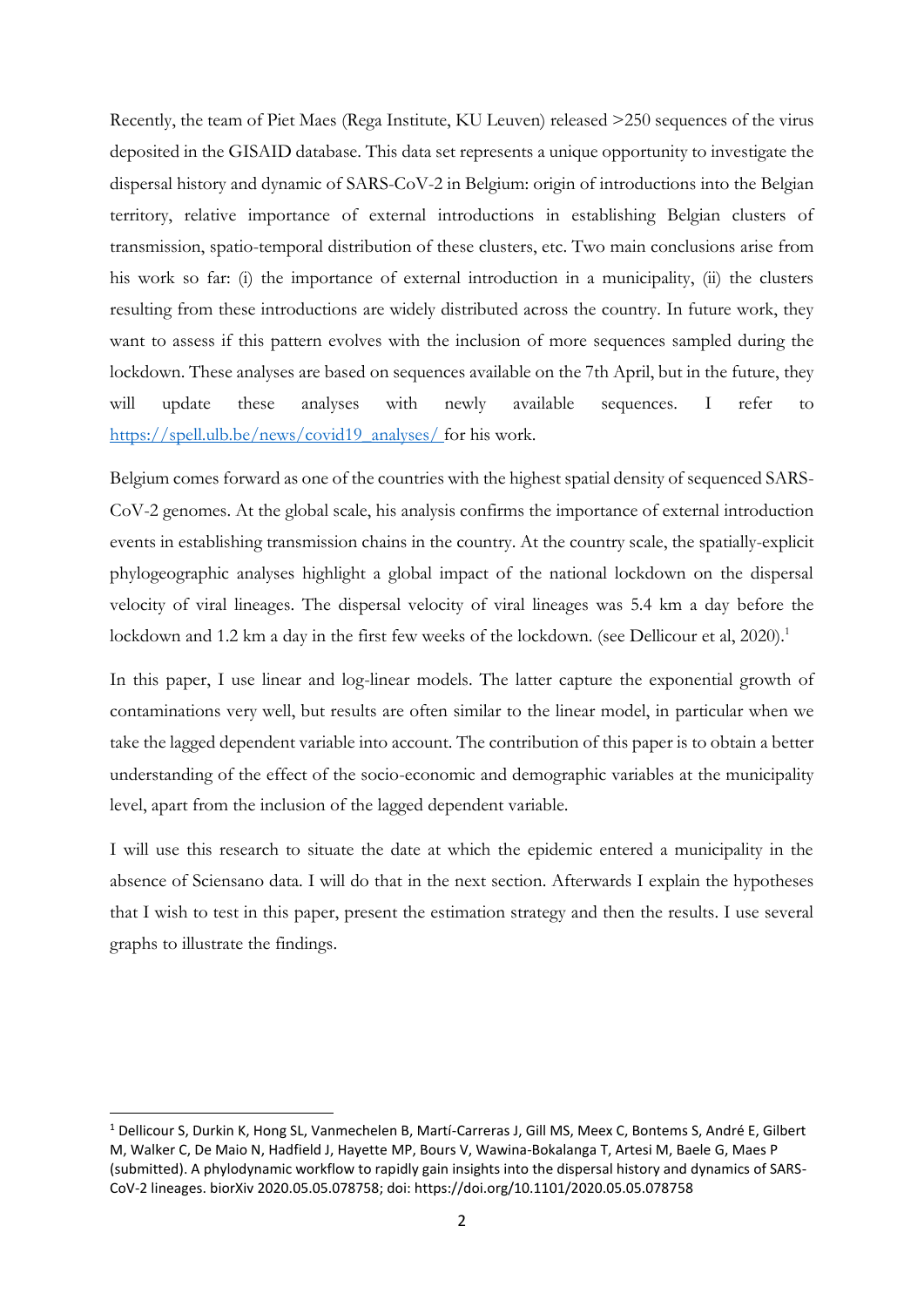#### **2. Description**

#### 2a.Onset of the epidemic

Let us first consider the start of the epidemic in each municipality. The data obtained from Sciensano inform us about the first date a municipality reaches the threshold of at least 5 positive cases, these are cases where the contamination is confirmed in the laboratory. Sciensano does not reveal the number of cases on a given day in a give municipality when this figure is below 5. Correspondance between the author and Sciensano reveals that they refuse to do this for privacy reasons, stating that they want to avoid that contaminated persons can be identified in the community. From the 581 municipalities we have the exact date of the start of the epidemic, defined here as at least 5 confirmed contaminations for 309 municipalities of which 205 reached that threshold in March and 104 in April. For the remaining 272 municipalities Sciensano published the accumulated number of contaminated cases on March 31. If example given, a municipality had 9 contaminated cases by March 31, but never reached the threshold of 5 on a given day (eg. two on March 23; three on March 25 and four on March 30) , then we only see in the data that this municipality has accumulated 9 cases by March 31.

On Graph 1, in order to use the figures for all 581 municipalities, I use two methods to inpute the earliest date the epidemic started in those 272 which remained under the 5 cases threshold during the month of March. The first method, resulting in the solid black line in the graph, depicts the start date for the 309 municipalities with known start date. And it uses the average date per district among the 205 municipalities with a start date in March in the following way: a district in Belgium is known as the "arrondissement" and is the administrative level between a municipality and a province. There are 43 districts in Belgium with an average of 13 municipalities each. In this first method I use the municipalities with known dates in March and average these dates per district. I then assign that average date to each of the municipalities in that district that remained under the 5 cases threshold but was listed by Sceiensano with its cumulative cases on March 31. This makes sense for two reasons: (i) we know these 272 municapilities registered their first case somewhere in March, thereby remaining under the Sciensano publication and privacy threshold of 5 cases per day; (ii) contaminations spread through proximity between persons. Maes and Dellicour (2020), who researched the genoom of the virus in Belgium, found that it travelled 5.4 km per day before the lockdown in Belgium (March 13) and 1.2 km per day during the lockdown. Hence it is not farfetched to assume that people living in a municipality are first contaminated by infected persons from their own municipality but in a matter of days also from infected persons from a neighbouring municipality (municipalities in Belgium rarely are more than 10km wide). The results of this method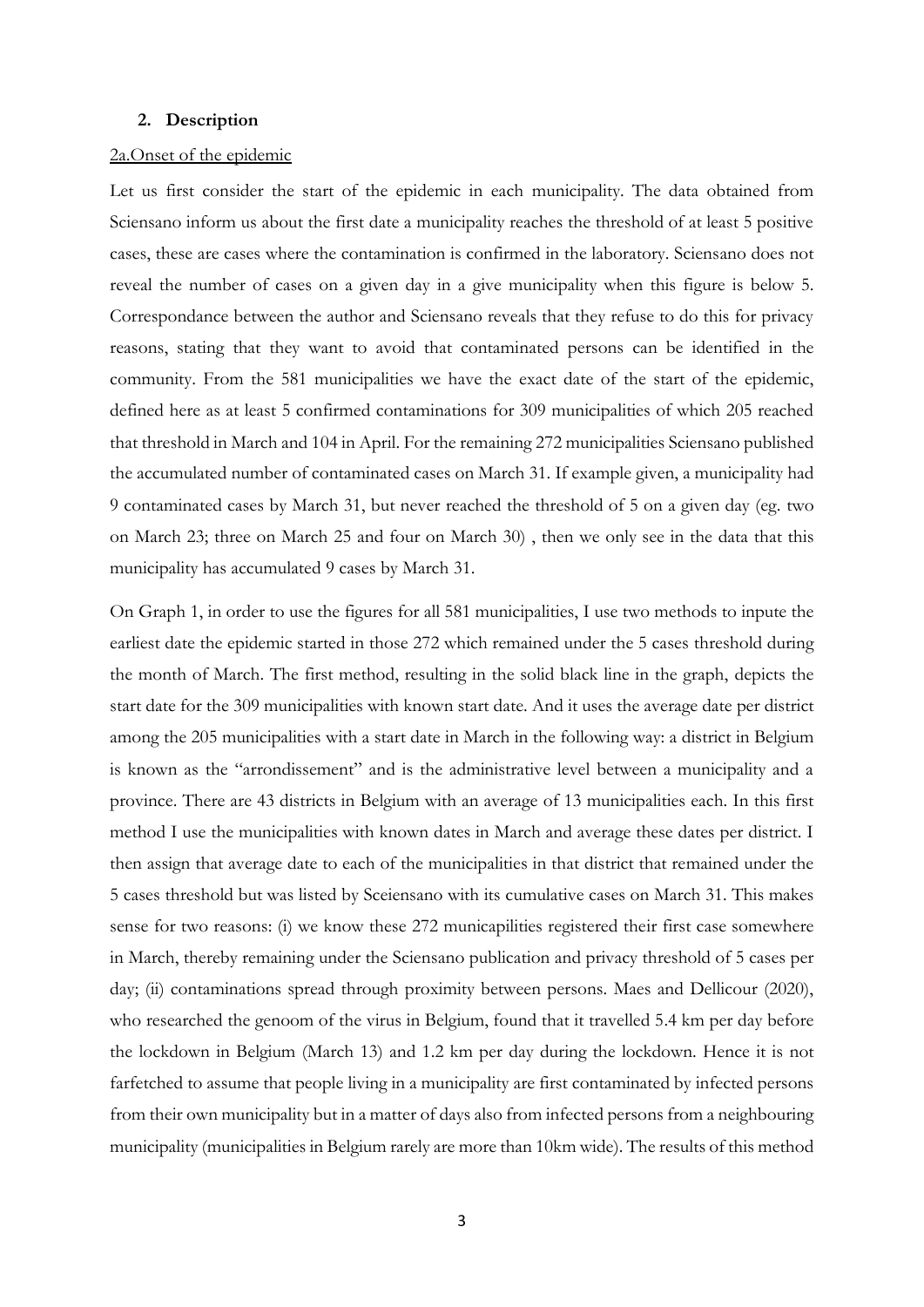is that it moves the onset of the epidemic in these 272 municipalities to March 24 on average, rather than March 31. 2

The data reporting strategy of Sciensano (protecting privacy) allows municipalities with a smaller population to remain under the radar as larger municipalities reach the 5 cases per day threshold much easier. This can be seen from the population size in the 205 municipalities with known start day, which is on average 37,000 people. For the 272 municipalities with accumulated contamination count available on March 31 only, the population size is on average only 13,000. The method above can thus be regarded as a correction to put smaller municipalities also on the radar.

The second method, resulting in the red dashed line in Graph 1, deals with one shortcoming of the first method, to wit that in a few districts the average can be based on only one or a few municipalities with more than 5 registered cases before March 31. In an extreme example of only 1 municipality with more than 5 registered cases before March 31, method one assigns its date to all other municipalities in that district (provided of course these other municipalities have more than 5 cases by March 31, otherwise they will turn up only in April).<sup>3</sup> To account for that I use a second method in which I subtract the number of municipalities with known dates from 31. Thus, example given, if in a district of 15 municipalities 6 reached the 5 cases threshold in the course of March, 4 reached that threshold in April and 5 have accumulated more than 5 cases by March 31, then I inpute 31-6=25 as the date in March at which the epidemic started in these 5 municipalities which feature under "March 31" in the Sciensano data . The logic is akin to method 1 above and follows the findings of Maes and Dellicour (2020): if you are surrounded by many municpalities in your district that reached the 5 cases threshold in the course of March, then you are more likely to register cases yourself prior to March 31. And, in contrast, if you are not surrounded or only a few municipalities in your district have reached the threshold, then your start date will not be far from March 31. Using this second method I arrive at March 25 on average as the start date for these 272 cases, only 1 day more compared to method 1.

To summarize, Graph 1 shows the onset of the epidemic for all belgian municipalities, in a kernel density estimate, whereby the exact Sciensano startdate is used for 309 municipalities, because they reached the threshold of at least 5 cases on a given day. For the remaining 272 municipalities we

 $2$  Using weighted average whereby the start date in the 205 municipalities is weighted with the number of registered contaminations on that day does not change the results, it moves the start date at the district level with 0.5 or 1 day compared to method 1.

<sup>&</sup>lt;sup>3</sup> This extreme case occurs 6 times in a total of 43 districts. On average a district has 5.2 municipalities ( standard deviation 4.2) with start date before March 31.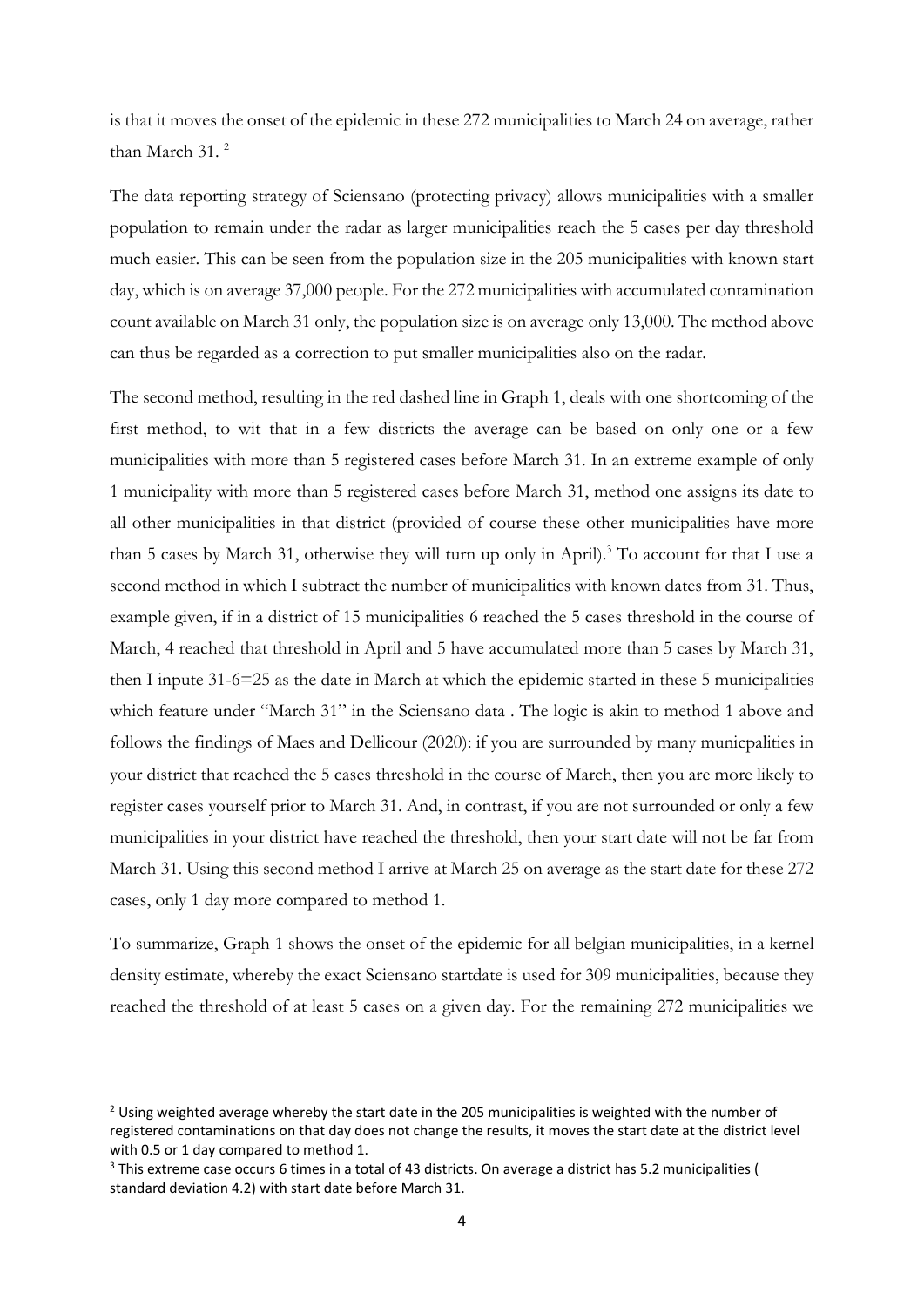know that they accumulated at least 5 cases by March 31. Their start date is thus earlier and is advanced by 5 to 6 days on average depending on method 1 or 2 above.



Graph 1

We derive from Graph 1 that most municipalities registered their first set of contaminations between March 15 and March 30, hence in the first two weeks of the lockdown in Belgium, 70% of them to be exact, with 4% of municipalities before March 15 and 26% after March 30. This does not mean that the persons testing positive have contracted the virus during the lockdown. Given that the incubation period is on average 10 days and that only persons with symptoms were tested in the period under investigation (March 1 to May 4), it may well be that these persons contracted it prior to the lockdown.

#### 2b. Intensity of the epidemic on March 31

Moving the description to the intensity of the epidemic, defined as the number of registered contaminations by a given date. The earliest date at which we have accumulated contamination data from Sciensano is March 31. This allows us to study the total number of registered contaminated cases for all belgian municipalities on March 31. By that date Belgium registered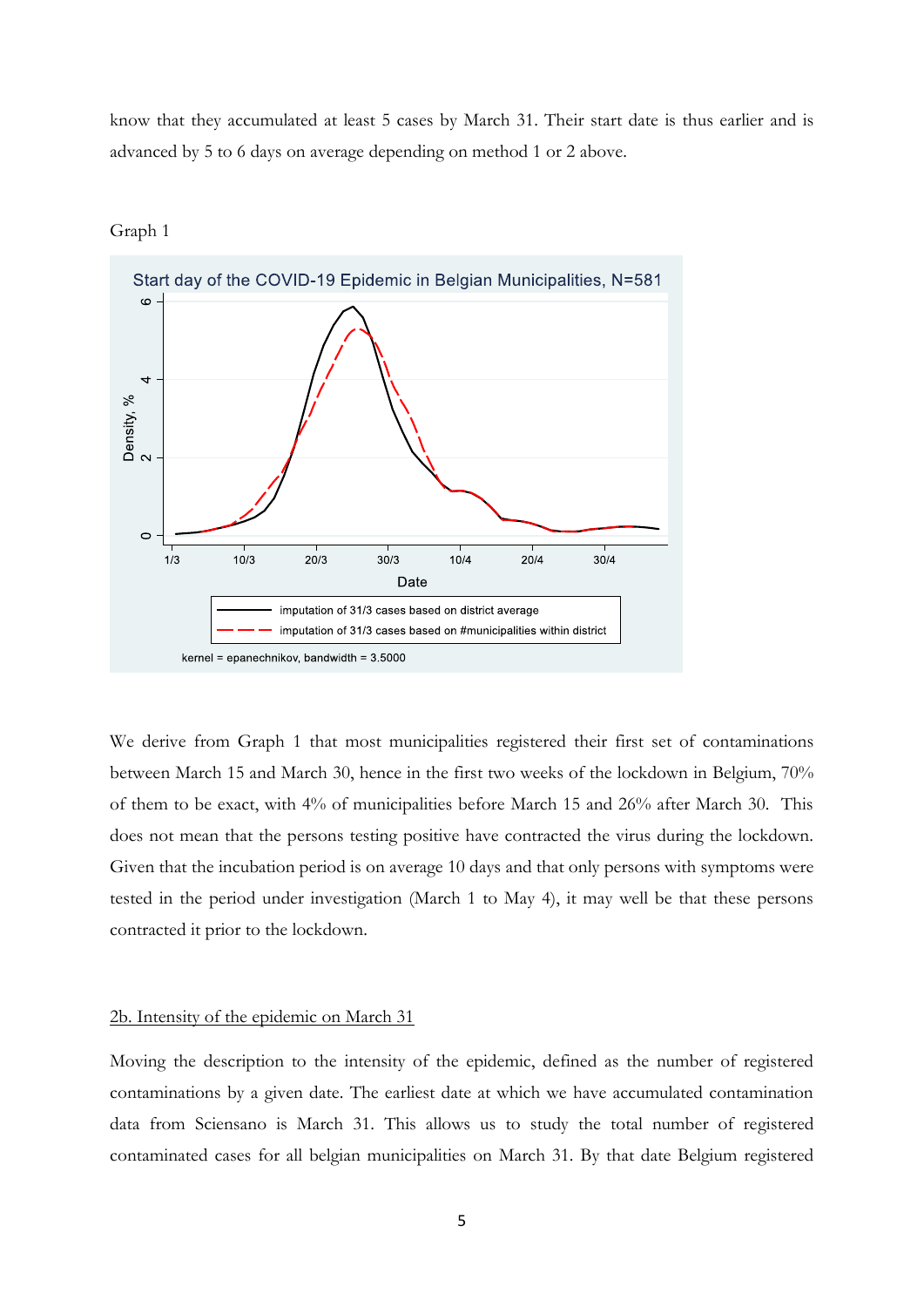12,300 cases. This figure is an undercount as there are 105 municipalities that will only reach the 5 cases threshold in the course of April, hence they may have registered a few cases by March 31. By May 4 - the end of our period under study - the total count for registered contaminations in Belgium will be 50,000. Thus the total count on March 31 gives us an idea of the intensity of the epidemic at the municipality level at a relatively early stage in the epidemic, in any case before the "high point" of the epidemic, defined at the date at which the number of new contaminations is lower then the day before (or lower then the average of the last few days). This turning point in the epidemic in Belgium is situated around mid-April. The number of contaminations registered by March 31 tells us how many people contracted the virus before the lockdown and in the first few days of the lockdown (give that the average incubation period is 10 days). Map 1 presents the contamination rate per 1000 inhabitants on March 31.



Map 1: Number of registered contaminations per 1000 inhabitants on Mach 31, 2020

Legend, quartiles:  $\Box$  0 to 0.5  $\Box$  0.5 to 1  $\Box$  1 to 1.5  $\Box$  +1.5

The map shows a number of clusters with a high contamination rate, notably around two flemish cities, Sint-Truiden in southern Limburg and Kortrijk in the west of the country as well as two clusters in Wallonia, one around the city of Mons in the south-eastern part and in south of the country around the city of Arlon. In general the flemish region is more affected then the walloon region, with more municipalities in the north having darker color, meaning more contaminations per 1000 inhabitants compared to the south.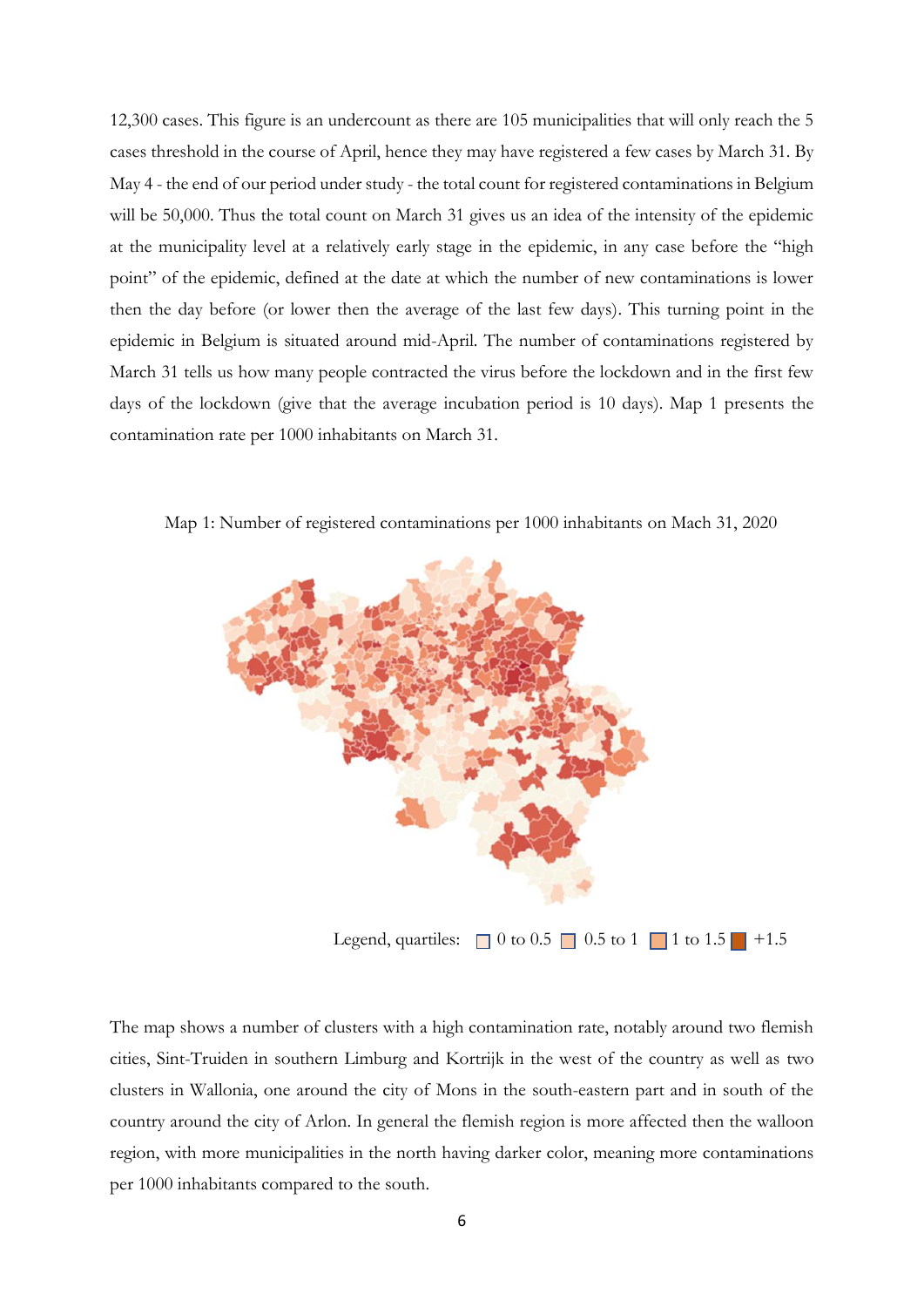#### 2c. Growth of contaminations in the month of April

The number of registered contaminations in Belgium grew from 12,500 on March 31 to 50,000 on May 4. Graph 2 depicts poor and rich municipalities. It shows the growth of contaminations, expressed as the change in contaminations per 1000 inhabitants during the month of April, meaning between the first date that we have accumulated contamination data per municipality from Sciensano (March 31) and the end of the strict lockdown (May 4). It is clear from the graph that the richest municipalities started with a disadvantage, meaning they have more registered contaminations per 1000 inhabitants compared to the poorest municipalities, 1/1000 versus 1.2/1000 to be precise on March 31.

Following the evolution of the epidemic in the month of April, on a weekly basis, which is possible with the Sciensano data, we see that by April 14th, the richest municipalities are doing better than the poorest ones, meaning they have turned the disadvantage of the early and intensive hit into an advantage, i.e less contaminations per 1000 inhabitants. Most likely this is because the population in these rich municipalities is better able to isolate itselve from fellow citizens, in the sense that they have jobs where they can work at home, a house with a garden that they do not have to share, a car which allows them to avoid public transport and so on. We come back to this in the analysis part of this paper.

The difference between 31/3 and 4/5 on the one hand, and between rich and poor municipalities on the other hand, is statistically significant at the 5% level, as can be seen in table 1. At the end of the observation period (May 4), this difference amounts to .65 cases per 1000 inhabitants. For a municipality in the poorest decile, of, on average 35,000 inhabitants, this accounts for a difference of 22 more persons contaminated compared to a municipality in the richest decile. Multiply that figure 58 times for all municipalities in this poorest decile and one obtains a difference of 1,276 more contaminated persons compared with the richest decile.

**Table 1: Difference-in-Differences, #registered contaminations per 1000 inhabitants in the course of the month of April, by poorest and richest decile, N==117**

| Week          | March 31 | May 4 | Difference |
|---------------|----------|-------|------------|
| Income decile |          |       |            |
| Poorest       | 0.99     | 4.24  | $3.25***$  |
| Richest       | 1.18     | 3.78  | $2.60***$  |
|               |          |       |            |
| Difference    | $-0.19*$ | 0.46  | $0.65**$   |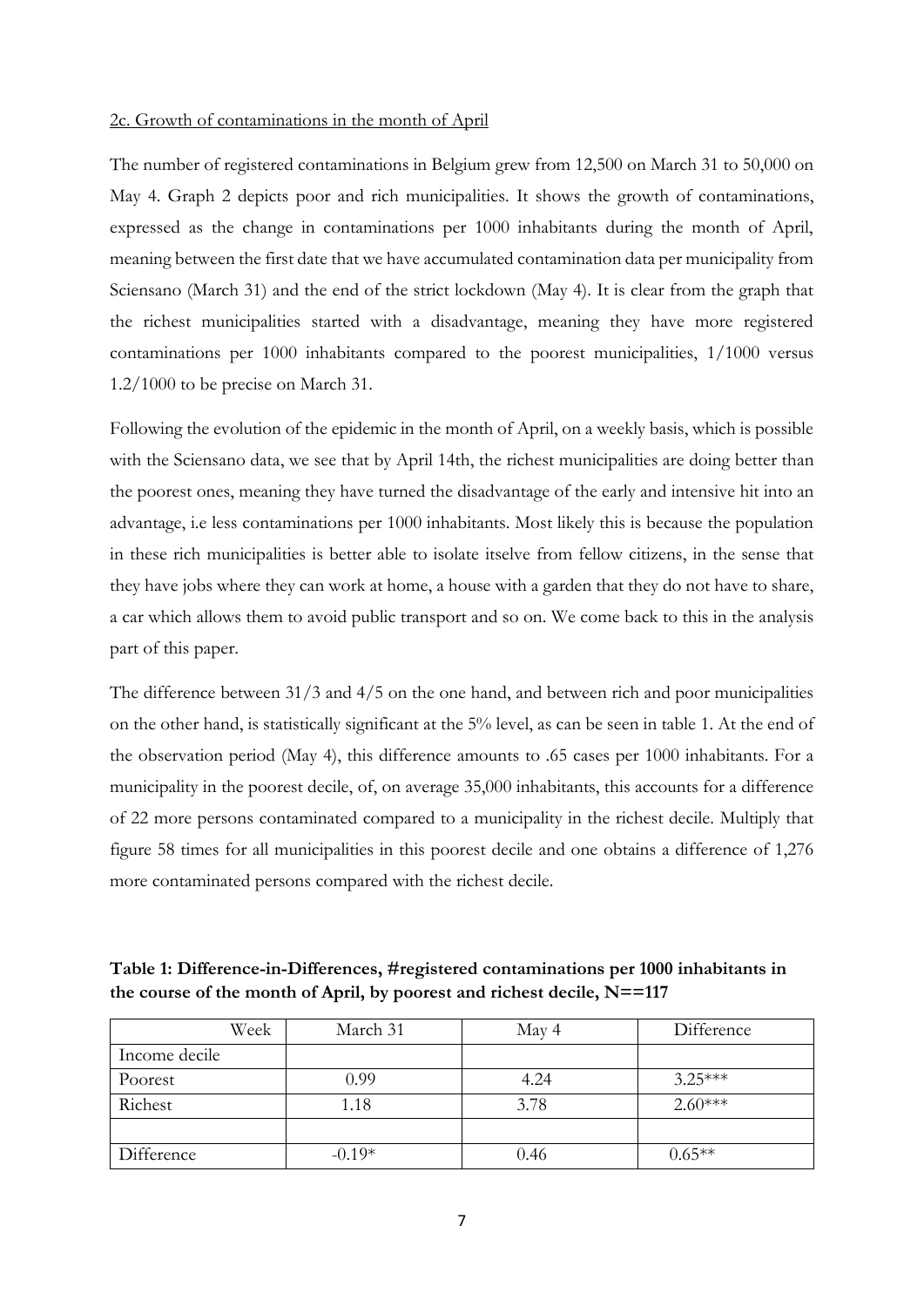



This finding resonates with Bartsher et al (2020) who exploit within-country variation in the spread of COVID-19 and in social capital (proxied by voter turnout) in seven european countries and they find that find fewer accumulated cases of the virus on areas of high social capital.

We can also look at the entire income distribution over all municipalities and visualise the effect of income on the growth trajectory of the epidemic by comparing the contamination rate on March 31 with that at the end of the observation period (May 4). We notice that the initial disadvantage (early contaminations) and later advantage (slower growth of the rate of contaminations) kicks in at around 20,000 euro per capita per year. Around 30% of Belgian municipalities have more than 20,000 euro per capita income in 2018 according to fiscal data.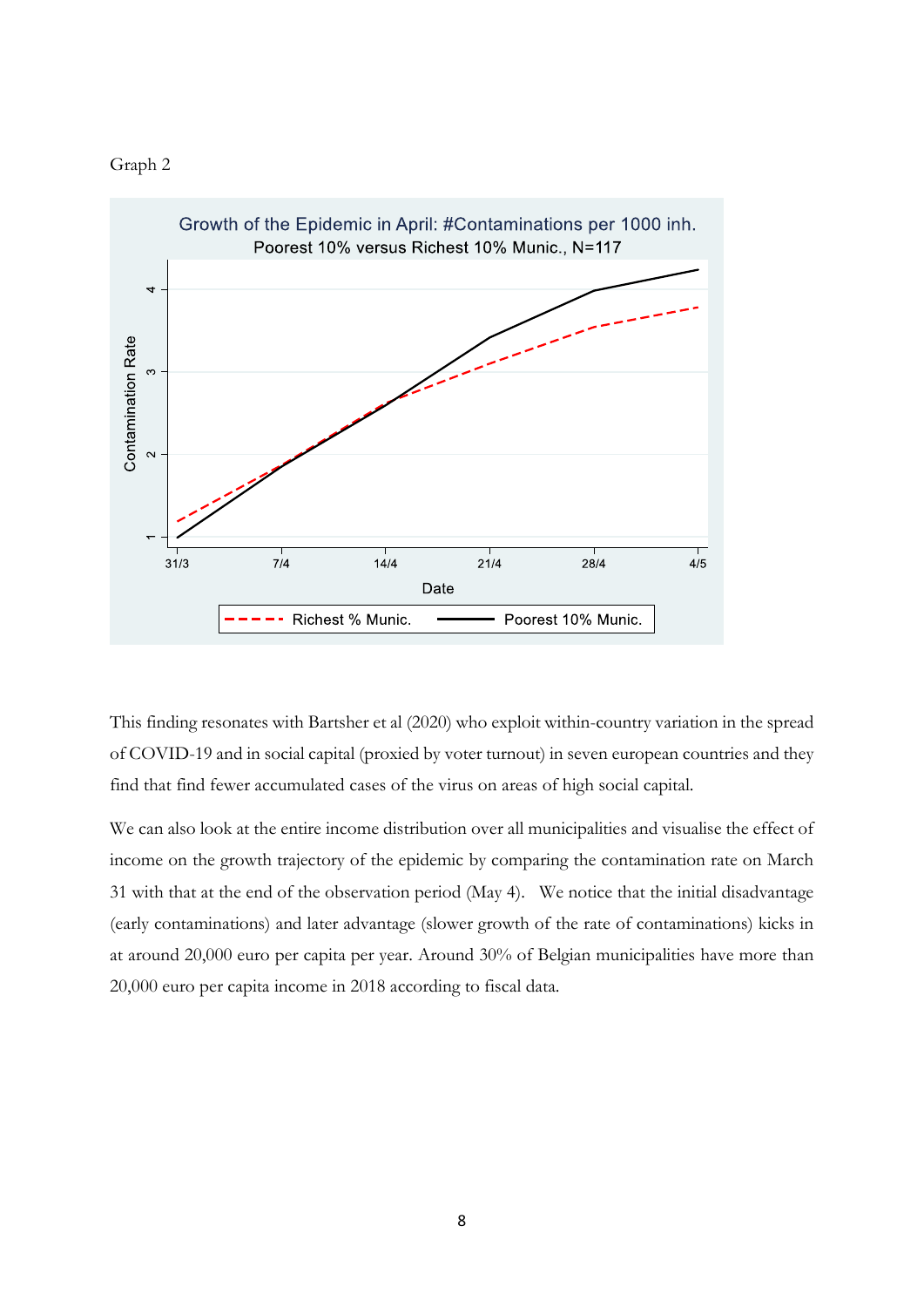



#### **3.Analysis**

Several factors can influence the onset, the intensity early on and the growth of the COVID-19 epidemic in a given municipality. Research on the genoom of the virus in Belgium had discovered that not one but multiple strands of the virus have been introduced in Belgium, meaning there is not one person 'zero' who introduced the virus in Belgium but there are multiple ones that introduced it independently of each other. Virologists distinguish three types A, B and C, each following a different trajectory accross the globe. There are three well-known cases at the very start of the epidemic in Belgium: (i) the first person with contamination demonstrated in the laboratory was a businessman returning from Wuhan in China, (ii) the second was a business women returning from a business trip in France and other countries, and (iii) was a group of 13 friends and family who returned from a ski holiday from the same hotel in northern Italy.

All three contracted the virus while travelling abroad, with business trips and ski holidays linked to the richer part of the population. At the same time, once the virus was present in the municipality and the country went into lockdown, richer municipalities may have been better able to limit the spread of the virus, for reasons mentioned above. This allows us to derive the following hypotheses that will be put to the test with the data: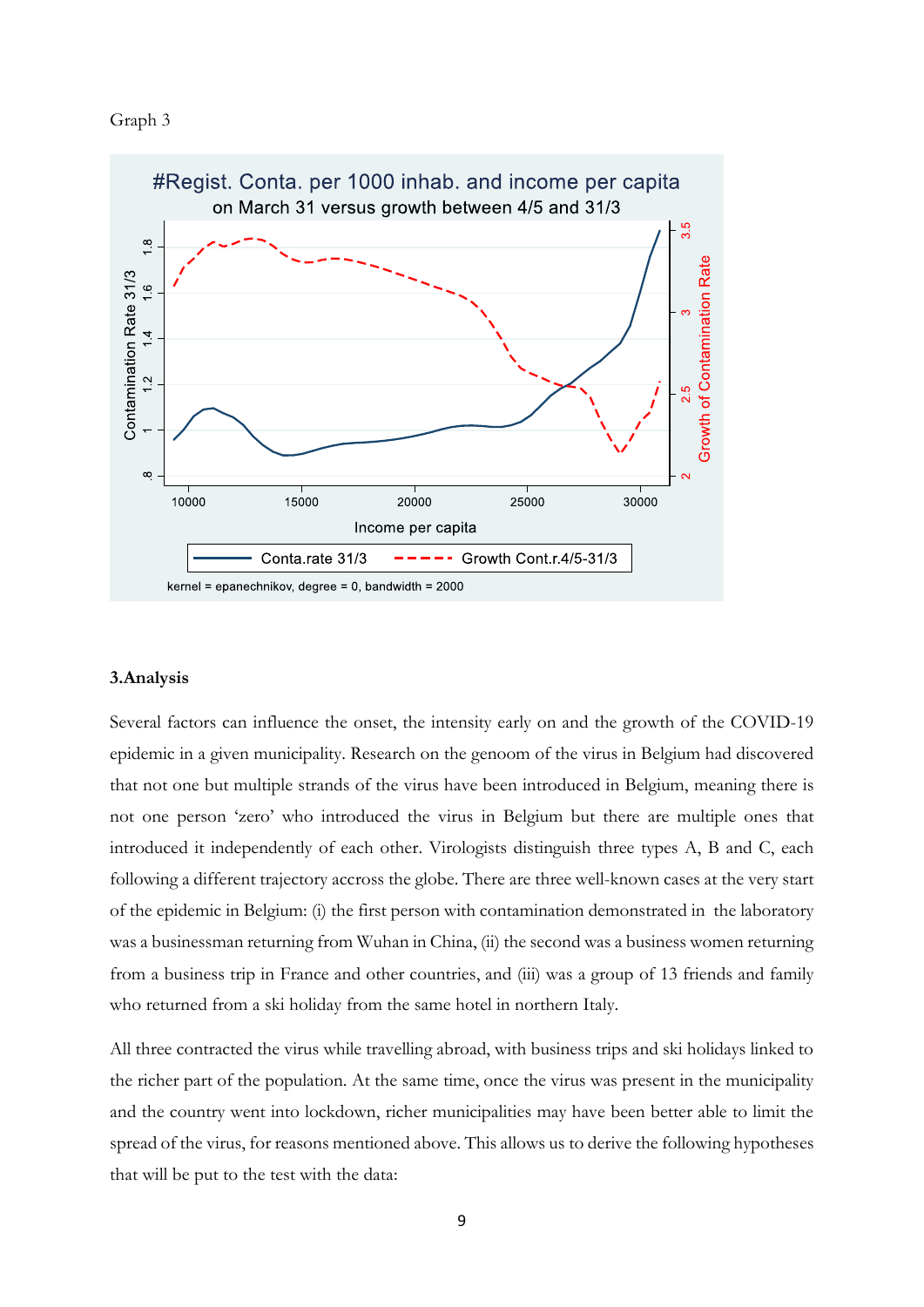- (1a) "*The virus was earlier introduced in richer municipalities*"
- (1b) *"Richer municipalities were bette able to limit the spread of the virus"*

From an inspection of Map 1 it seems that there are three clusters of contaminations close to the French border, notably around the cities of Kortrijk, Mons and Arlon. Ginsburgh et al (2020) show that the northern part of France, bordering Belgium, has the highest death toll in France outside of Paris. Municipalities with a lot of cross-border labour and consumer migration may bring the virus home to their own municipalities. This may also have been the case with municipalities on the border with The Netherlands, Germany and Luxemburg. The city of Tilburg in the south of the Netherlands for example was the site of a major, early, outbreak.

On a global scale, the virus had several clusters of outbreaks before it arrived in Belgium via travellers, notably Wuhan in China and northern Italy. In the first weeks of March it was standard belgian policy not to test travellers who returned from business or holiday abroad when upon return they did not have any symptoms. The group of 13 friends and family for example needed to insist being tested because their holiday hotel was considered outside of the contaminated zone. Once the virus is introduced in the municipality the role of travellers, be them belgians, migrants or foreign residents returning to Belgium from visiting family or friends, may become less important for the subsequent evolution of the epidemic as the virus does not distinguish between nationalities. This leads to the second set hypotheses:

- (2a) "*Municipalities closer to a border had an earlier onset*"
- (2b) "*Municipalities with more foreign nationalities had an early onset"*
- (2c) "*The presence of foreign nationals does not play a role after the initial start"*

There are also two variables whose likely effect is "obvious", that is population size and population density. Municipalities inhabiting more people have defacto a larger probability to start the epidemic early, and given that contamination occurs trough close encounters with fellow citizens, population density is likely to play a role once the virus has been introduced in the municipality. This allows us to derive the next hypotheses:

- *(3a) "More populated municipalities had an early onset of the epidemic"*
- (3b) "*More densily populated municipalities had a stronger growth of the epidemic"*

The age-structure of the population and the size of households may also play an important role in the spread of epidemic. Elderly citizens are much more at risk, in particular when one considers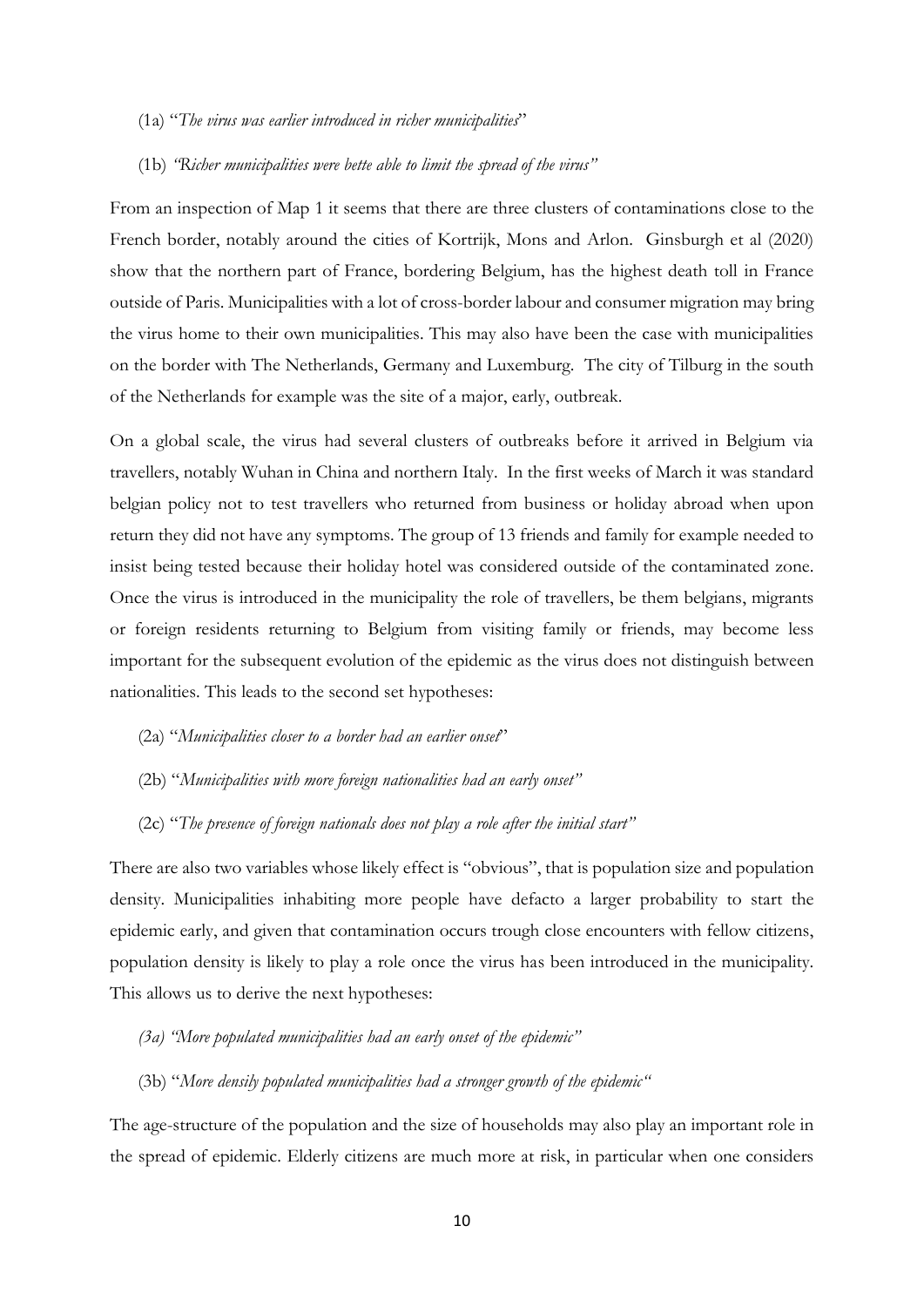the mortality risk, which we do not consider in this paper (Barnett and Grabowskoi, 2020). It is also well-known that the virus hit care homes very hard. Once the virus is introduced in a care home, via visitors or via a staff member, a large percentage of residents and staff may get infected. In addition, many people contract the virus via an infected household member. This leads us to the following three hypotheses:

(4a) "*Municipalities with a larger share of elderly citizens had a faster growth"*

*(4b) "Municipalities with a larger share of their elderly population residing in care homes have a higher contamination rate"*

*(4c) "Municipalities with a larger share of singleton households had slower growth"*

Belgium being a federal country with three entities that have their own socio-demographic and economic characteristics governed by regional public authorities next to the federal level, which may have its own effect on the epidemic, leading to the following hypothesis:

(5) "The location of a municipality in one of the three regions of the country, *the Brussels Capital Region, The Flemish Region and the Walloon Region may effect the start day, the intensity early on and the growth of the epidemic. It is however likely that the effect of these dummy variables is captured, at least partly, by the socio-economic and demographic variables above".*

We will now take these hypothesis to the data by regressing the start day of the COVID-19 epidemic for each municipality, the intensity on 31/3 as well as the growth of the epidemic on a number of socio-economic and demographic characteristics. In particular, we will test the following equations:

Start Day<sub>i</sub> = 
$$
\alpha_0 + \sum_{j=1}^{n} \beta_j X_{ij} + \varepsilon_i
$$
 (equation 1)  
\nCaseS\_31\_March<sub>i</sub> =  $\alpha_0 + \sum_{j=1}^{n} \beta_j X_{ij} + \varepsilon_i$  (equation 2)

Whereby the dependent variable is the start day of the epidemic (equation 1) or the number of contaminated cases on March 31 (equation 2). Alfa is a constant, X a vector of socio-economic an demographic characteristics, beta the coefficient for each of these characteristics and e the error term.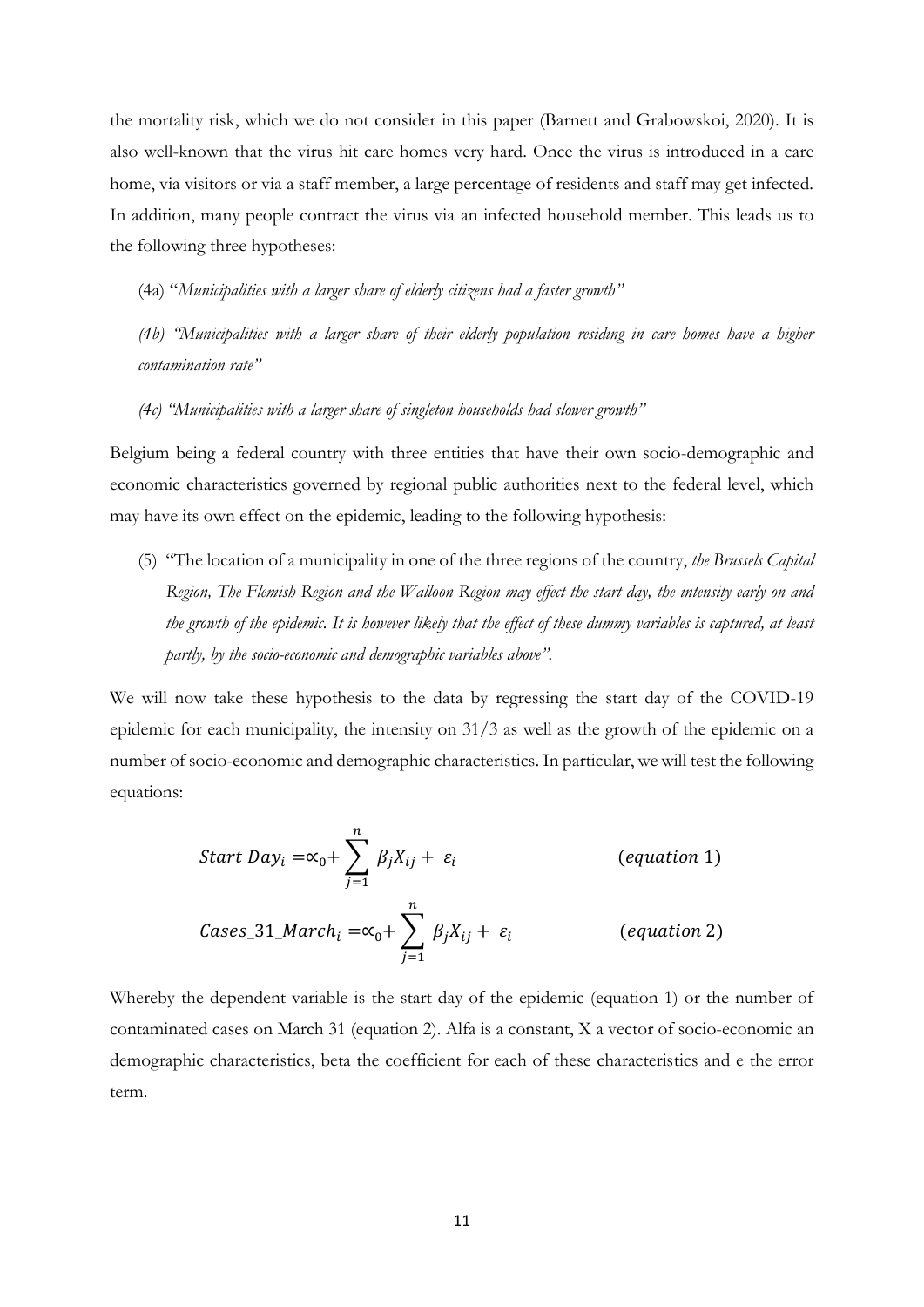Our third independent variable, the growth of the epidemic, defined as the cumulative number of contaminations on May 4 minus the cumulative number of contaminations on March 31 will be regressed as follows:

$$
Growth\_Gases\_May\_4\_March\_31_{i}
$$
\n
$$
=\infty_{0} + \delta_{i} \text{Gases}\_31\_March + \sum_{j=1}^{n} \beta_{j}X_{ij} + \varepsilon_{i} \qquad \text{(equation 3a)}
$$
\n
$$
(ln) Growth\_Gases\_May\_4\_March\_31_{i}
$$

$$
= \alpha_0 + \delta_i lagged \ cases + \sum_{j=1}^{\infty} \beta_j X_{ij} + \varepsilon_i \qquad (equation 3b)
$$

Whereby the dependent variable (*Growth Cases May 4 March 31*) is the change in contaminations between May 4 and March 31. As this is a change (or growth variable), we need to control for the initial value of the dependent variable, to wit the number of contaminations per 1000 inhabitants on March 31 (*Cases\_31\_March*). The other independent variables are the same as in equations 1 and 2, with X a vector of socio-economic and demographic characteristics. We also run a regression where we use the weekly observation of the contamination rate. To capture the exponential growth of the contamoinations we also run the model in log-linear form (equation 3b). To enable the transformation to logs, we add +1 to the number of cases (avoiding log 0 resulting in missing values).

As practised in the economic growth literature to deal with potential endogeneity, we will instrument the baseline value of the dependent variable, based on findings from estimating equation 2. Hence, we first estimate equation 2 to determine the initial level of the dependent (*Cases\_31\_March*) and then instrument it with one or more variables that affect(s) the growth of the epidemic only through their effect on the intial level. This two-stage estimation is then as follows:

*Cases*<sub>-31</sub>*March*<sub>*i*</sub> = 
$$
\alpha_0 + \sum_{j=1}^{n} \beta_j X_{ij} + \varepsilon_i
$$
 (*equation 4a*)

 $(ln)$ Growth\_Cases\_May\_4\_March\_31,

$$
= \alpha_0 + \delta_i \text{Cases} \boxed{31} \text{March} + \sum_{j=1}^n \beta_j X_{ij} + \varepsilon_i \qquad \text{(equation 4b)}
$$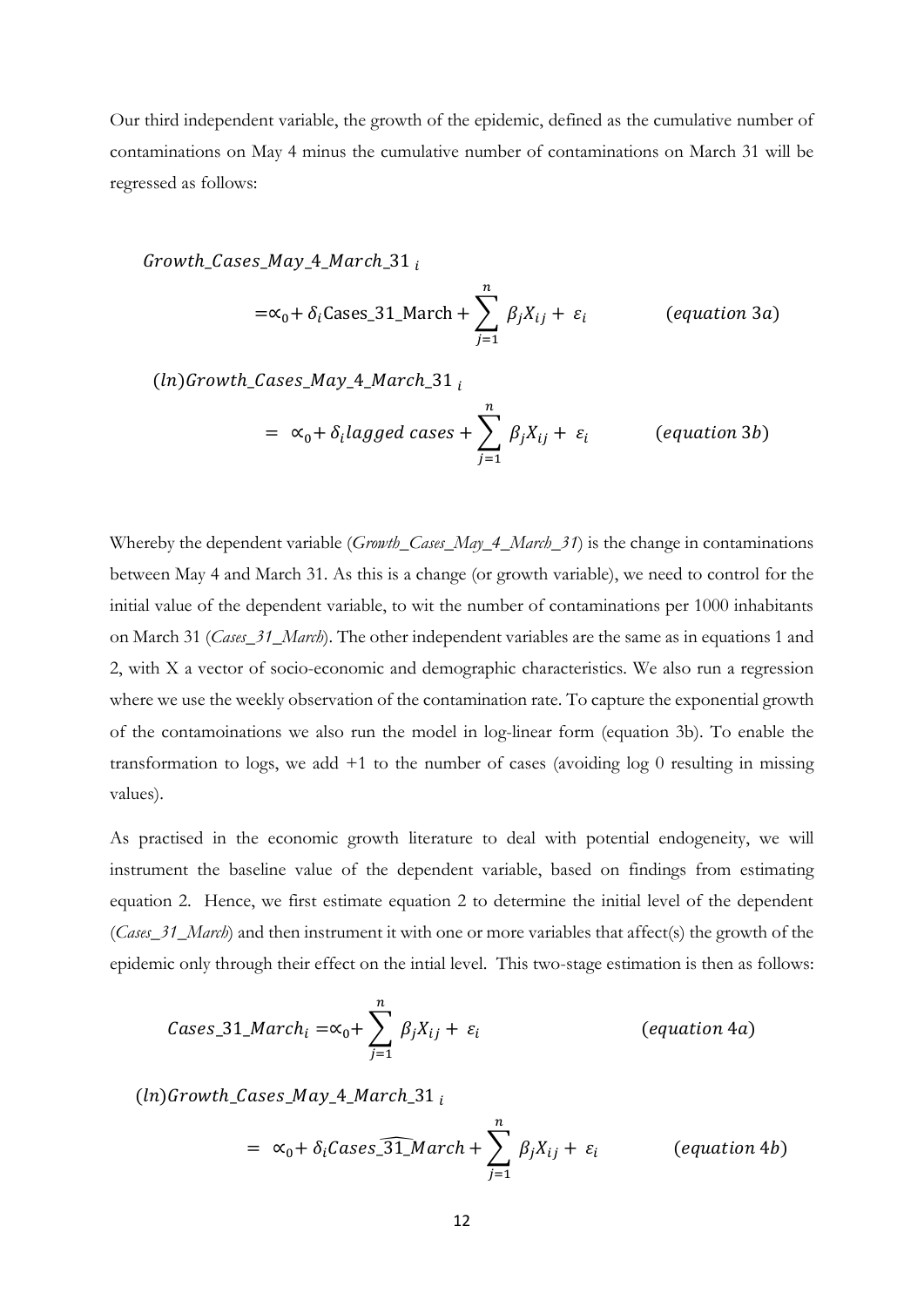### **4.Results**

In Table 1 we present the results of our regression analysis for the start day using ordinary least squares. We introduce our variables of interest gradually in order to find out if their impact is or is not affected when we introduce subsequent variables.

Starting with population size and population density it is clear that both have a statistically significant effect on the start date of the epidemic: the higher they are, the earlier the start date. I remind of the definition of 'start date' in this paper: the first date at which the municipality has at least 5 registered contaminations on a given day. This was used because of the limitations of the data published by Sciensano. It does not represent the date at which the very first contamination appeared in the municipality. Rather it is a indicator that combines the entry of the virus in a municipality with a first indication of the spread at a very early stage. Our dependent variable is here the number of days after February 29 and its computation was set out earlier in this paper. I use the results of method 1 here. The count for this variable has a minimum of 4 (March 4) and a maximum of 64 (May 3) and its distribution is shown on Graph 1.

The second set of regressors introduced are population composition variables, more in particular the share of population above age 65 and the share of singleton households. As outlined in the hypothesis section the first variable should expedite the date that the 5 cases threshold was reached, whereas the second variable is hypothesized as increasing (or better postponing) the date. Both variables do what they are supposed to do in regression 2 in table 1. Adding average income per capita net of taxes based on fiscal data, I find in regression 3 that richer municipalities were confronted with the virus in their municipality earlier on. The reasons for that have been set-out earlier, in particular business travel and ski-holidays.

In regresssion 4 we add the share of elderly persons that reside in a care home, computed as the number of officially registered and certified beds in care homes devided by the size of the population above age 65. The higher the share, the earlier the onset. While elderly persons are not responsible for the introduction of the virus in the municipality (as compared to business travellers and skiers), they may have spread it without knowing or before they knew they were contaminated. I refer again to the definition of 'start date' which does not identify the first day or patient zero, but rather the first five positive cases in a given day. I also refer to the restrictive test policy.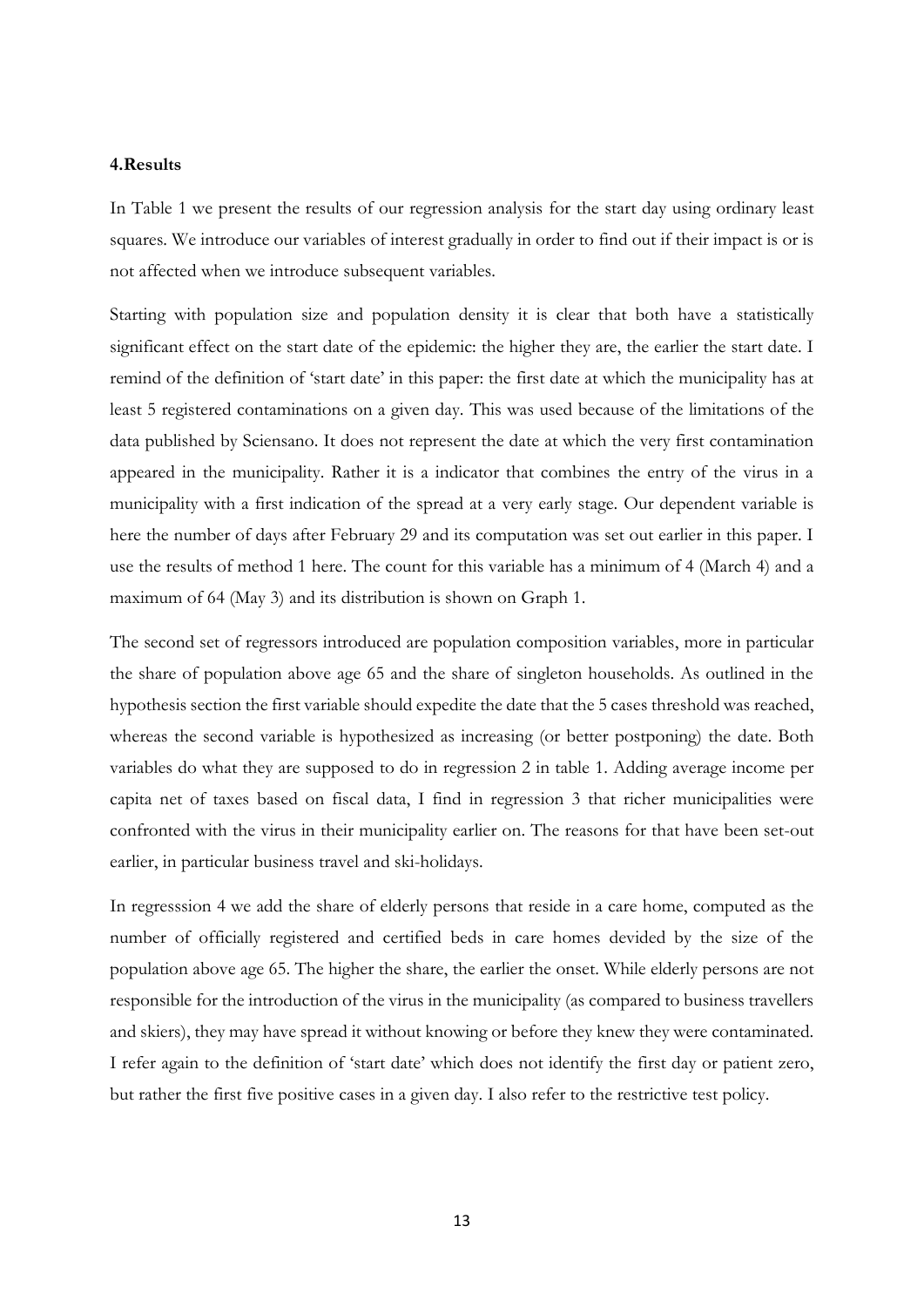| Dep. Var.          | Start date of the COVID-19 Epidemic, in #days after March 1 |            |                |            |           |                |
|--------------------|-------------------------------------------------------------|------------|----------------|------------|-----------|----------------|
|                    | R1                                                          | R2         | R <sub>3</sub> | R4         | R5        | R <sub>6</sub> |
| Indepen. Var.      |                                                             |            |                |            |           |                |
| Pop.size ('1000)   | $-.10***$                                                   | $-12***$   | $-12***$       | $-.11***$  | $-.11***$ | $-10^{***}$    |
|                    | (.03)                                                       | (.04)      | (.036)         | (.036)     | (.032)    | (.03)          |
| Population density | $-.45***$                                                   | $-1.17***$ | $-1.14***$     | $-1.02***$ | $-.54**$  | $-.001***$     |
| (1000)             | (.17)                                                       | (.23)      | (.22)          | (.22)      | (.23)     | (.0002)        |
| % of population    |                                                             | $-.64***$  | $-.45***$      | $-.37**$   | $-48**$   | $-48***$       |
| $+65$ of age       |                                                             | (.13)      | (.15)          | (.16)      | (.16)     | (.16)          |
| $%$ singleton      |                                                             | $.46***$   | $.31***$       | $.27**$    | $.30***$  | $.39***$       |
| households         |                                                             | (.10)      | (.12)          | (.12)      | (.11)     | (.13)          |
| Income per         |                                                             |            | $-.55***$      | $-.56***$  | $-.40**$  | $-.52***$      |
| cap. ('1000)       |                                                             |            | (0.18)         | (.17)      | (.17)     | (.19)          |
| $%$ of pop +65 in  |                                                             |            |                | $-.25*$    | $-.26*$   | $-.32**$       |
| care homes         |                                                             |            |                | (.13)      | (.13)     | (.13)          |
| Municipality       |                                                             |            |                |            | $4.44***$ | 1.44           |
| at the border      |                                                             |            |                |            | (1.36)    | (1.45)         |
| %Foreign           |                                                             |            |                |            | $-.20**$  |                |
| Nationalities      |                                                             |            |                |            | (0.08)    |                |
| $%$ French         |                                                             |            |                |            |           | $.27**(.12)$   |
| % German           |                                                             |            |                |            |           | .10(.17)       |
| $%$ Dutch          |                                                             |            |                |            |           | .005(.11)      |
| $\%$ Italian       |                                                             |            |                |            |           | $-1.28***$     |
|                    |                                                             |            |                |            |           | (.19)          |
| % Chinese          |                                                             |            |                |            |           | $-14.3***$     |
|                    |                                                             |            |                |            |           | (4.26)         |
| Constant           | 29.91***                                                    | 28.79***   | 40.42***       | $41.41***$ | 39.89***  | 40.36***       |
|                    | (.64)                                                       | (3.21)     | (4.80)         | (4.79)     | (4.59)    | (5.21)         |
| ${\bf N}$          | 581                                                         | 581        | 581            | 581        | 581       | 581            |
| R2                 | 0.14                                                        | 0.21       | 0.23           | 0.23       | 0.26      | 0.30           |

**Table 1: the correlates of the onset of the epidemic at the municipality level, OLS**

\*stat.sign at the 10% level, \*\*at the 5% level and \*\*\*at the 1%level. Robust standard errors

between brackets

In regressions 5 and 6, I add variables that capture exposure to foreign contacts. In regression 5 I introduce a binary variable that equals one if the municipality borders a neighbouring country (France, Luxemburg, Germany or the Netherlands) and equals zero otherwise. I expected that the proximity of the border would make these municipalities easy targets to import the virus from across the border. However, the opposite seems to be the case, these municipalities have on average a later start date, more than 4 days later to be precise, an effect that is statistically significant at the 1% level. The second variable I introduce here is the percent of in habitants who do not carry Belgian nationality. A belgian municipality has on average 7.8% inhabitants with non-belgian nationality, varying from 1% in remote rural areas to 48% in a municipality in Brussels. The variable is introduced here for the same reason as the border variable, with the twist that the exposure to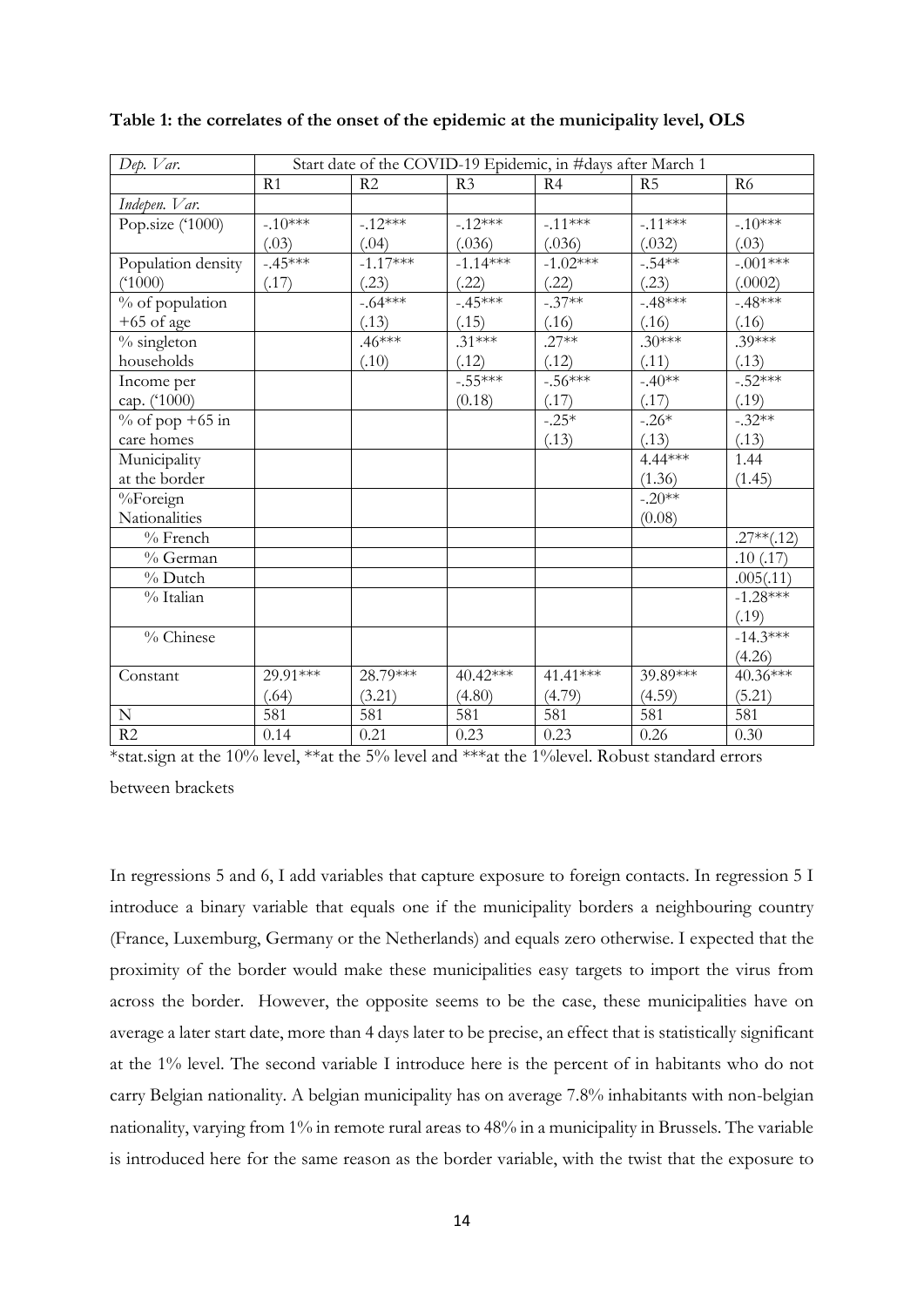the virus does not come form geographical proximity to another country, but rather from personal proximity to family, friends, migration, trade, holiday and travel to and from the country of nationality. I find that higher exposure (measured by a higher share of non-belgians) expedites the spread of the virus.

When we then investigate more carefully for which nationalities in particular exposure matters more than others, we do find a marginally significant effect of the share of persons with French nationality. I remark that the binary border variable now turns statistically insignificant, as its effect is at least partially captured by the newly introduced French variable. Two other variables however have a statistically significant effect at the 1% level, to wit the share of inhabitants with Italian and with Chinese nationality. The share of population in a municipality with Italian nationality varies from 0 to 10% and with chinese nationality from 0 to 1.2%. An increase by 1% in the share of italian inhabitants expedites the date with 1.3 days and we arrive at approximately the same result when increasing the share of chinese in the municipality with 0.1%.

COVID-19 spread from the city of Wuhan in China to the rest of the world and in Europe, the virus set hold in northern Italy before travelling to other places. It could be that Italians or Chinese residing in Belgium or travelling to Belgium to visit family and friends have imported the virus after visiting or residing in Italy or China, but it could also be that Belgians who entertain business, trade, friendship or marital relations with the Italian or Chinese inhabitants of their municipality imported the virus through travelling to either country. And it could be both, as there were multiple introductions of the virus in Belgium, as we discussed above.

Importantly, the effect of the other variables, in terms of the magnitude of the coefficient and its statistical significance does not change very much after the subsequent introduction of additional variables, indicating that each of them has an effect on the dependent variable after controlling for the other variables. The R-squared gradually improves after the introduction of new variables. Overall, the R-squared remains relatively low, meaning that our data are widely dispersed alongside the regression line. High-variability data nevertheless can have a significant trend. The trend indicates that the independent variables still provide information about the start date of the epidemic even though data points fall further from the regression line.

The start date was on average earlier for municipalities located in the Region of Brussels Capital (March 18), then Flanders (March 24) and than Wallonia (March 31). It however does not make much sense to introduce dummy variables for the region in the regression here as they account for part of the variation that we want to capture with the other variables. Rather, upon introduction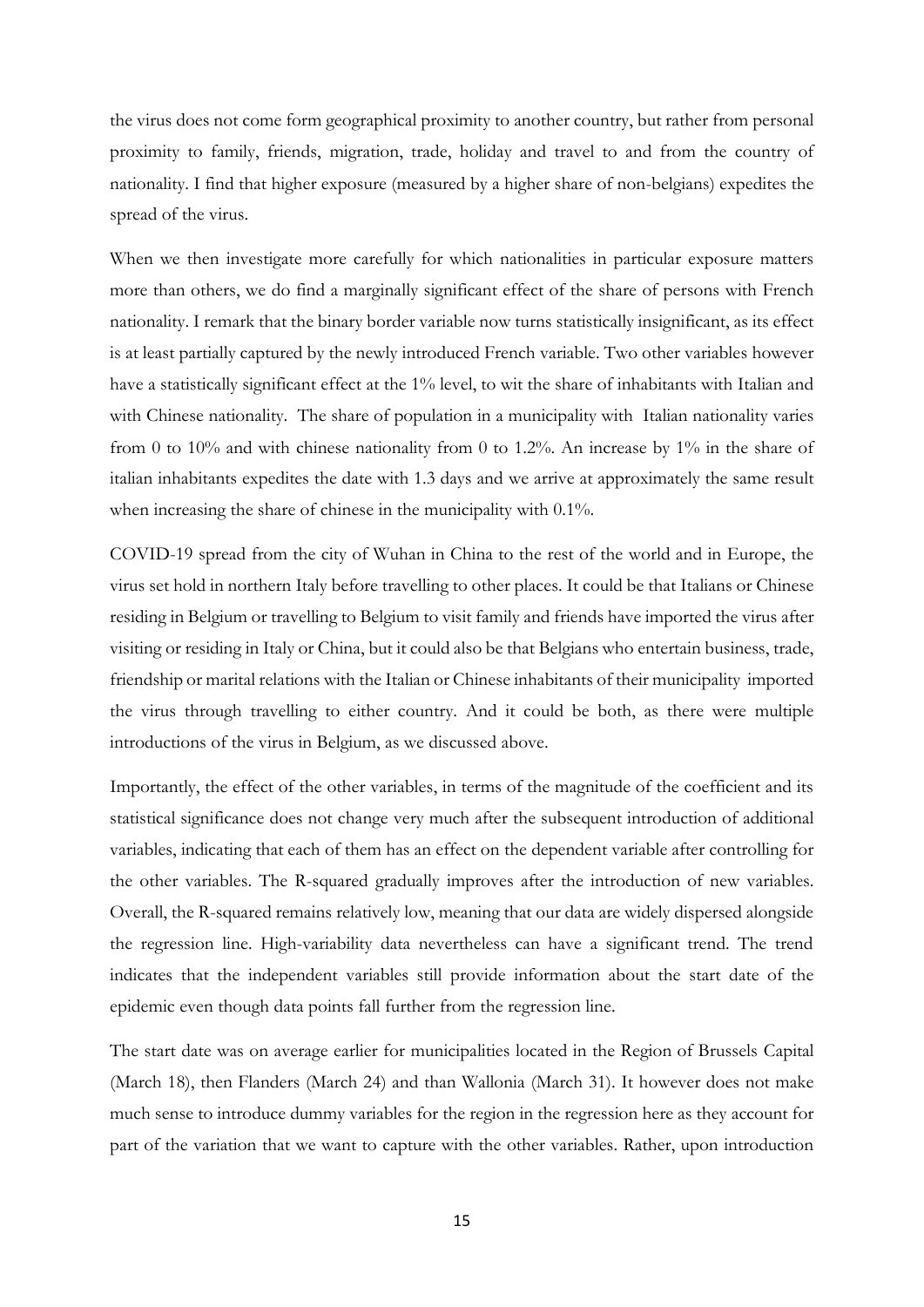(not shown) the effect of the population composition variables (density, young and elderly population) disappears, leaving the effect of the other variables intact.

Moving on to our second dependent variable, the contamination rate per 1000 inhabitants on March 31, we find several of the effects presented in Table 1, but with the opposite sign (see Table 2). In the first 5 regressions of Table 2 the effect of the regressors is as expected, with the only difference to Table 1 that the income variable is not statistically significant. Meaning that rigth after the initial introduction of the virus (as presented in table 1) income does not seem to affect the contamination rate on March 31.

In columns 6 and 7, I introduce the start date as an additional regressor. Most likely municipalities where the virus has been introduced earlier have a higher contamination rate on March 31, which is indeed born out by the OLS results in column 6. One may argue that the start date is endogenous to the characteristics of the municipality, which I have indeed demonstrated in Table 1. To that extent I instrument the start date with the share of Italians in the municipality, whereby I assume that the share only effects the contamination rate through its effect on the start date, which indeed seems to be the case here, with the test-statistic for underidentification as well as the F-test pointing in the right direction. Results of the IV are veryb similar tot he OLS. There is no difference in the magnitude of the coefficient in the OLS and IV regression, nor in its statistical significance.

Next, I discuss the results on the growth of the epidemic in the month of April. These are presented in Table 3. I remind here what is meant by growth: the change in the contamination rate between May 4 and March 31. In our analysis, the inclusion of a lagged dependent variable is obvious because the contamination rate at time t+1 depends on the contamination rate at time t. The relation between the lagged dependent and the dependent variable is modeled here in a linear way. In epidemiological models , their relation may be modeled in a different and more complex way. To capture the exponential growth of contaminations, I also use the log-linear model. Results do not differ much from the linear model.

Lagged dependent variables can account for measurement error, noise and other effects. The question here is should we control only for the baseline value of the contamination rate (meaning on March 31) or should we include weekly lags of the contamination rate? In the first case I am only interested in estimating the growth of the contamination rate over the whole period of the strict lockdown, whereas in the other case I am regressing the contamination rate on a weekly basis. There are two main arguments to guide that discussion.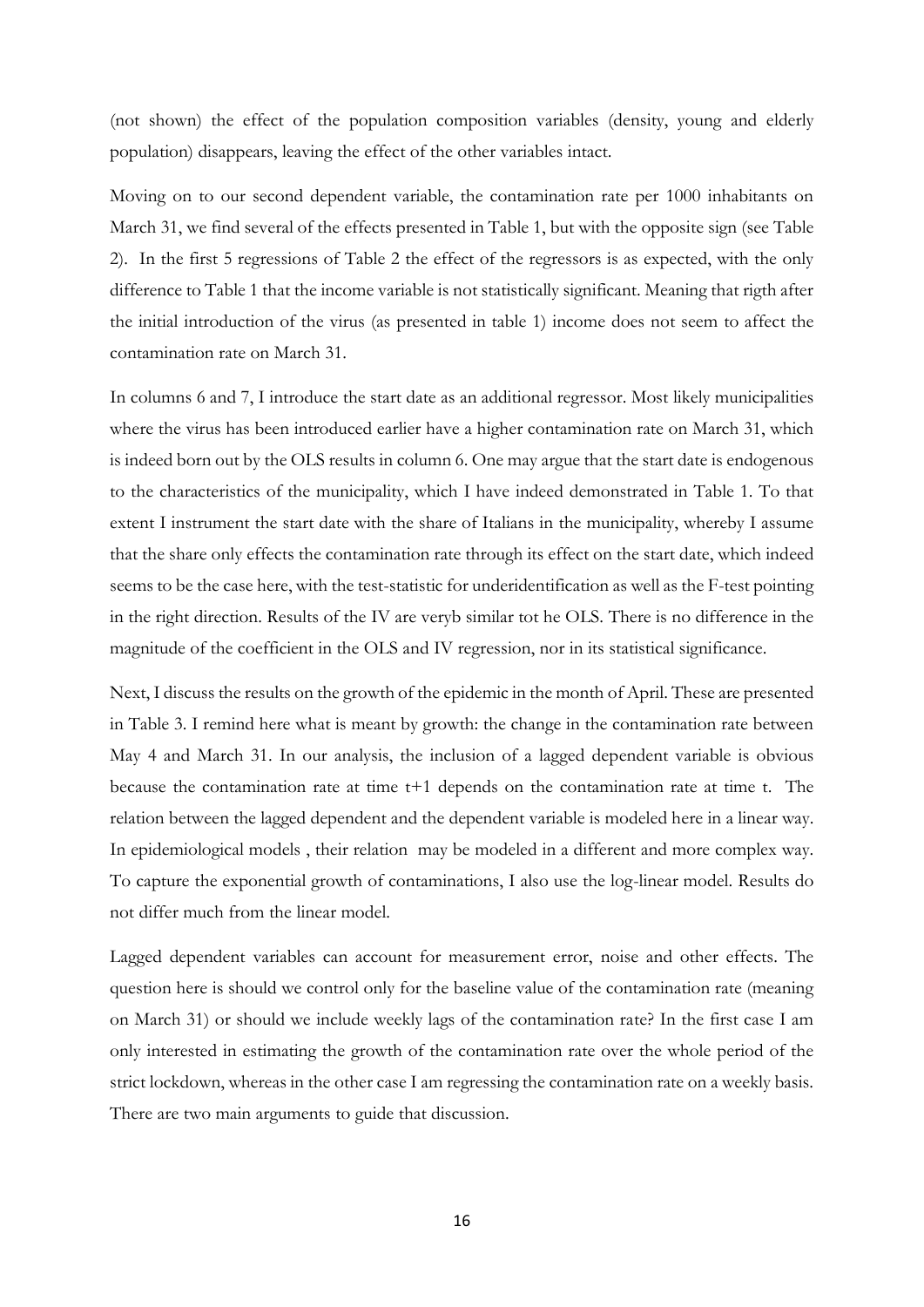| Dep. Var.                    | Contamination rate per 1000 inhabitants on March 31 |            |                |           |                |             |            |
|------------------------------|-----------------------------------------------------|------------|----------------|-----------|----------------|-------------|------------|
|                              | R1                                                  | R2         | R <sub>3</sub> | R4        | R <sub>5</sub> | R6          | $R7-IV$    |
| Ind. Var.                    |                                                     |            |                |           |                |             |            |
| Start day of                 |                                                     |            |                |           |                | $-05***$    | $-.05***$  |
| epidemic                     |                                                     |            |                |           |                | (.004)      | (.012)     |
| Pop density                  | $.06***$                                            | $.06****$  | $.05***$       | $.03**$   | $.04***$       | .01         | .007       |
| (51000)                      | (.01)                                               | (.01)      | (.01)          | (.017)    | (.01)          | (.01)       | (.02)      |
| $\%$ pop $\frac{+65}{ }$     | $.041***$                                           | $.042***$  | $.034***$      | $.039***$ | $.041***$      | $.028**$    | $.026***$  |
|                              | (.011)                                              | (.007)     | (.012)         | (.012)    | (.013)         | (.011)      | (.010)     |
| $\frac{6}{6}$ singleton      | $-.017***$                                          | $-0.015**$ | $-0.013*$      | $-.014**$ | $-0.023***$    | $-0.024***$ | $-.023***$ |
| households                   | (.006)                                              | (.007)     | (.007)         | (.007)    | (.009)         | (.008)      | (.006)     |
| Income per                   |                                                     | .006       | .006           | $-.002$   | $-.001$        | $-0.02$     | $-0.02$    |
| capita                       |                                                     | (.013)     | (.013)         | (.014)    | (.015)         | (.015)      | (.014)     |
| $\sqrt[9]{\text{opp}+65}$ in |                                                     |            | $.017*$        | $.017*$   | $.018*$        | $-.002$     | $-.0003$   |
| care homes                   |                                                     |            | (.010)         | (.01)     | (.009)         | (.01)       | (.009)     |
| Border                       |                                                     |            |                | $-.22**$  | $-.06$         | $-.0002$    |            |
|                              |                                                     |            |                | (.09)     | (.10)          | (.09)       |            |
| %Foreign                     |                                                     |            |                | .006      |                |             |            |
| Nationalities                |                                                     |            |                | (.005)    |                |             |            |
| % French                     |                                                     |            |                |           | $-.015$        | $-.0008$    |            |
|                              |                                                     |            |                |           | (.014)         | (.01)       |            |
| % German                     |                                                     |            |                |           | $-0.014**$     | $-.01*$     |            |
|                              |                                                     |            |                |           | (.006)         | (.05)       |            |
| $%$ Dutch                    |                                                     |            |                |           | $-.006$        | $-0.013**$  |            |
|                              |                                                     |            |                |           | (.008)         | (.007)      |            |
| % Italian                    |                                                     |            |                |           | $.05***$       | .004        |            |
|                              |                                                     |            |                |           | (.02)          | (.02)       |            |
| % Chinese                    |                                                     |            |                |           | $.88***$       | $-.09$      |            |
|                              |                                                     |            |                |           | (.25)          | (.45)       |            |
| Constant                     | $.67***$                                            | .54        | .49            | .60       | $.73*$         | $3.12***$   | $3.03***$  |
|                              | (.25)                                               | (.36)      | (.35)          | (.36)     | (.40)          | (.45)       | (.74)      |
| ${\bf N}$                    | 581                                                 | 581        | 581            | 581       | 581            | 581         | 581        |
| $\overline{R2}$              | 0.04                                                | 0.04       | 0.04           | 0.05      | 0.08           | 0.36        | 0.35       |
| Underid. test                |                                                     |            |                |           |                |             | $23.63***$ |
| First stage                  |                                                     |            |                |           |                |             | Start day  |
| $%$ italian                  |                                                     |            |                |           |                |             | $-1.24***$ |
|                              |                                                     |            |                |           |                |             | (.23)      |
| F-test                       |                                                     |            |                |           |                |             | 29.03***   |

**Table 2: the correlates of the contamination rate on March 31, OLS and IV regression**

\*stat.sign at the 10% level, \*\*at the 5% level and \*\*\*at the 1%level. Robust standard errors

between brackets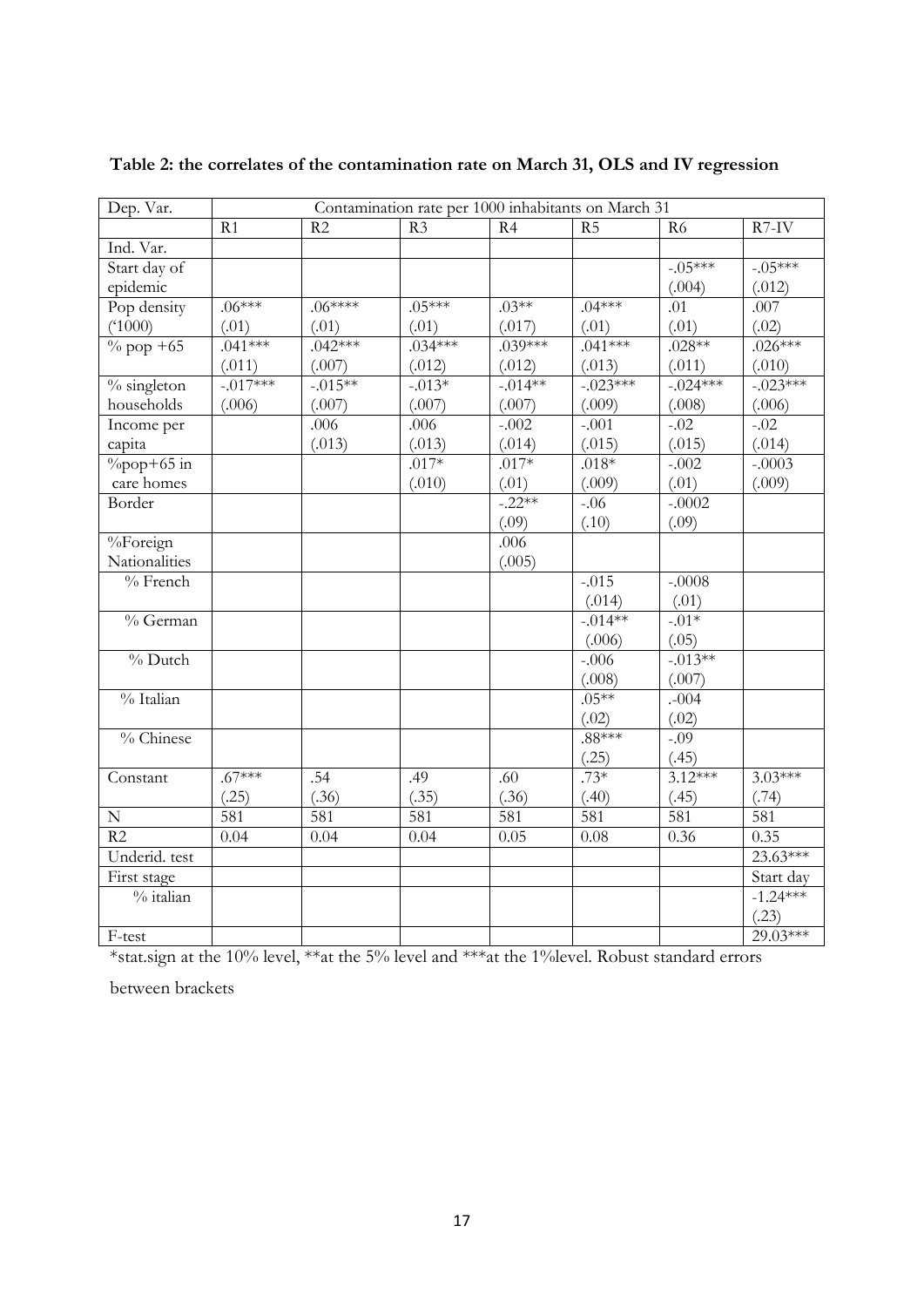According to Angrist and Pischke (2009), the lagged dependent model should be preferred when the assumption "that the most important omitted variables are time-invariant doesn't seem plausible". For this paper it means the extent to which we believe the factors that change during the lockdown, may have contributed to the change in the contamination rate. This reasoning applies to both the inclusion of the 6-week lag and the 1-week lag. If we believe such time-variant factors accors municipalities may have played an important role, than we should prefer the laggeddependent model with a lag of one week. Since I do not have time-variant regressors to include in the estimation, not at the weekly level nor during the entire period of the lockdown, I do not know how relevant they are. However, we do know that the lockdown was a national (meaning in Belgium the federal level) policy and plausibly applies to all municipalities in the same way. The (federal) Minister of the Interior, Pieter De Crem, who is in charge of te police force issued a decree at the start of the lockdown with clear, uniform instructions for the enforcement of the lockdown regulations.

Secondly, McKenzie (2012) argues that, in cases of low autocorrelation of dependent variables, controlling for the lagged dependent variable is more powerful than either employing the difference-in-difference estimator or the single difference estimator. His intuition is that, in cases where baseline data have little predictive power for future outcomes, it is inefficient to fully correct for baseline imbalances. In our data however, the correlation between the contamination rates at the municipality level on March 31 and the subsequent weeks of the epidemic is very high: The Pearson correlation coefficient is .80\*\*\* after one week and still .60\*\*\* on May 4th (see Graph 5). Hence, the inclusion of a weekly lagged dependent variable explains a large part of the variation in the dependent variable.

Since both the inclusion of a 6-week lag and a weekly lag may shed ligth on the correlates of the growth of contaminations, I present both models: in Table 3, we control for the baseline value of the dependent variable (the contamination rate on March 31) only in our estimation of the contamination rate on May 4th and in Table 4 we use weekly lags. We include these regressions to find out if the results differ. Results in both tables are very similar.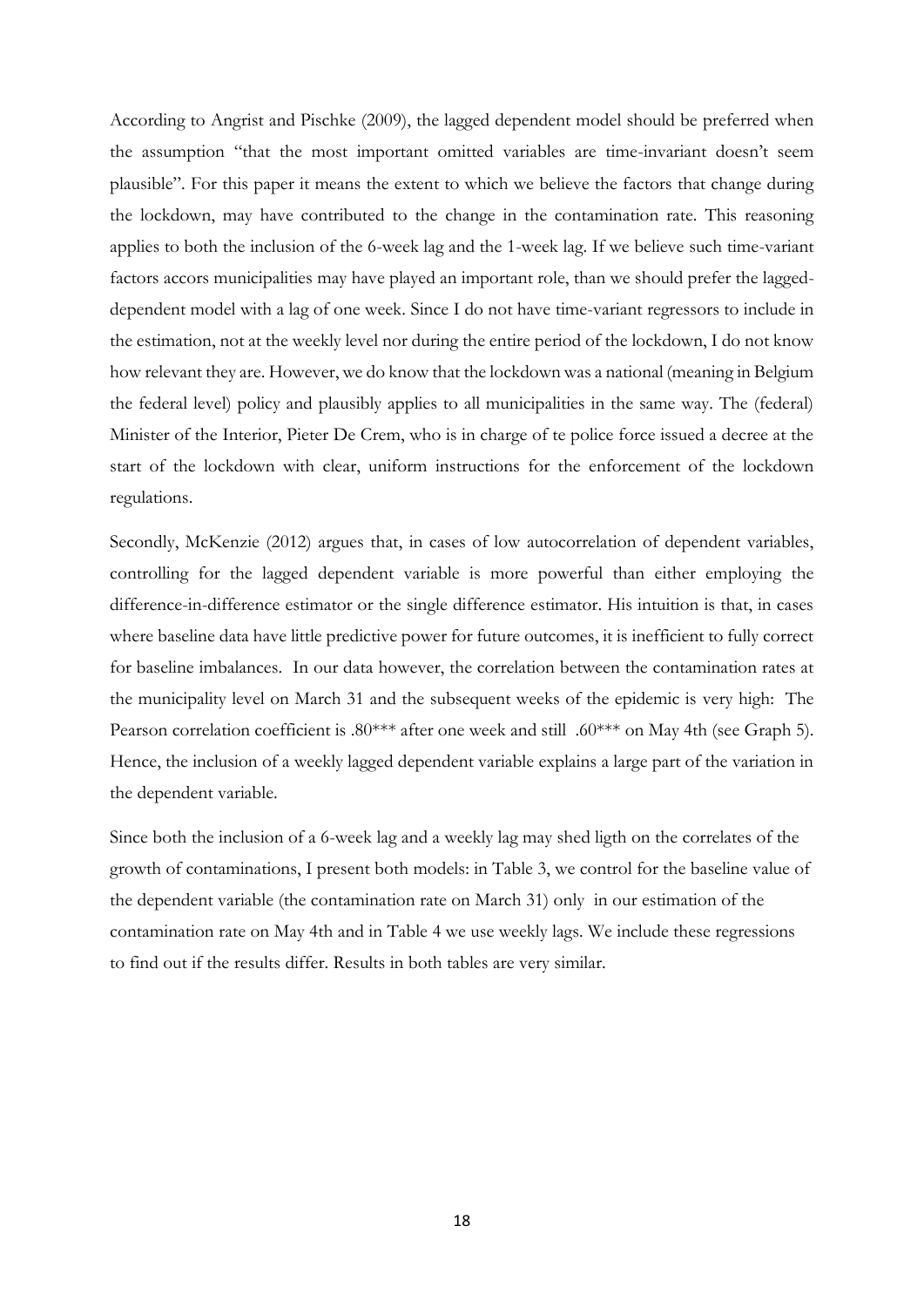# Graph 4



# Graph 5

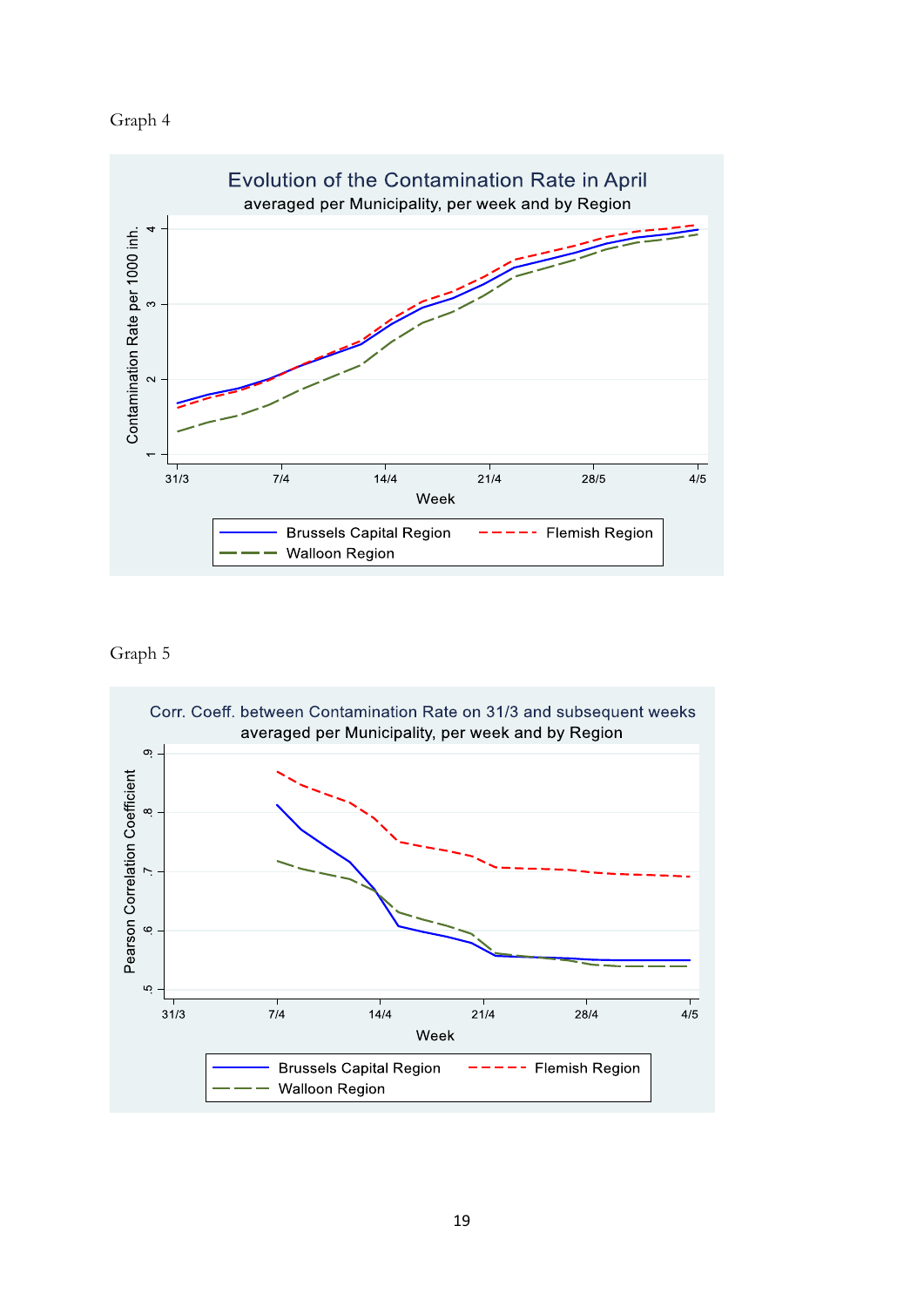In Table 3, income seems to be more important for the Flemish Region as compared tot he Walloon Region, whereas in the latter the share of the elderly population in care homes as well as the share of inhabitants from neighbouring countries exercise a statistially significant effect.

The most used method in case of lagged dependent variables combined with problems of endogeneity is General Methods of Moments (GMM), the preferred workhorse for dynamic panel data estimation. The Arellano–Bond estimator (1991) sets up a generalized method of moments (GMM) problem in which the model is specified as a system of equations, one per time period, where the instruments applicable to each equation differ (for instance, in later time periods, additional lagged values of the instruments are available). The instruments include suitable lags of the levels of the endogenous variables (which enter the equation in differenced form) as well as the strictly exogenous regressors and any others that may be specified. With the data at hand however, as mentioned earlier, we do not have time-variant covariates, hence we can only use the values of the time-invariant covariates as instruments in a GMM level equation. Past values of those instruments are however the same as current values, making GMM not feasible here, and leading to overidentification problems when executed.

Results of the analysis, presented in Table 3 show that three variables are correlated with the change in contamination rate (apart from the lagged dependent variable of course) across specifications and models: the share of the population above age 65 in a municipality, the average income per capita in the municipality and the share of the population above age 65 residing in a care home. Richer muncipalities manage to slow down the epidemic wheres a higher share of elderly in the municipality and a higher share of elderly residing in care homes accelerate it.

The effects of singleton households and population density disappears once we introduce regional dummies for the Brussels Capital Region, the Flemish and the Walloon Regions, demonstrating that the latter are correlated with these regional effects. In seperate regression per region, these variables no longer turn up in a statistically significant way.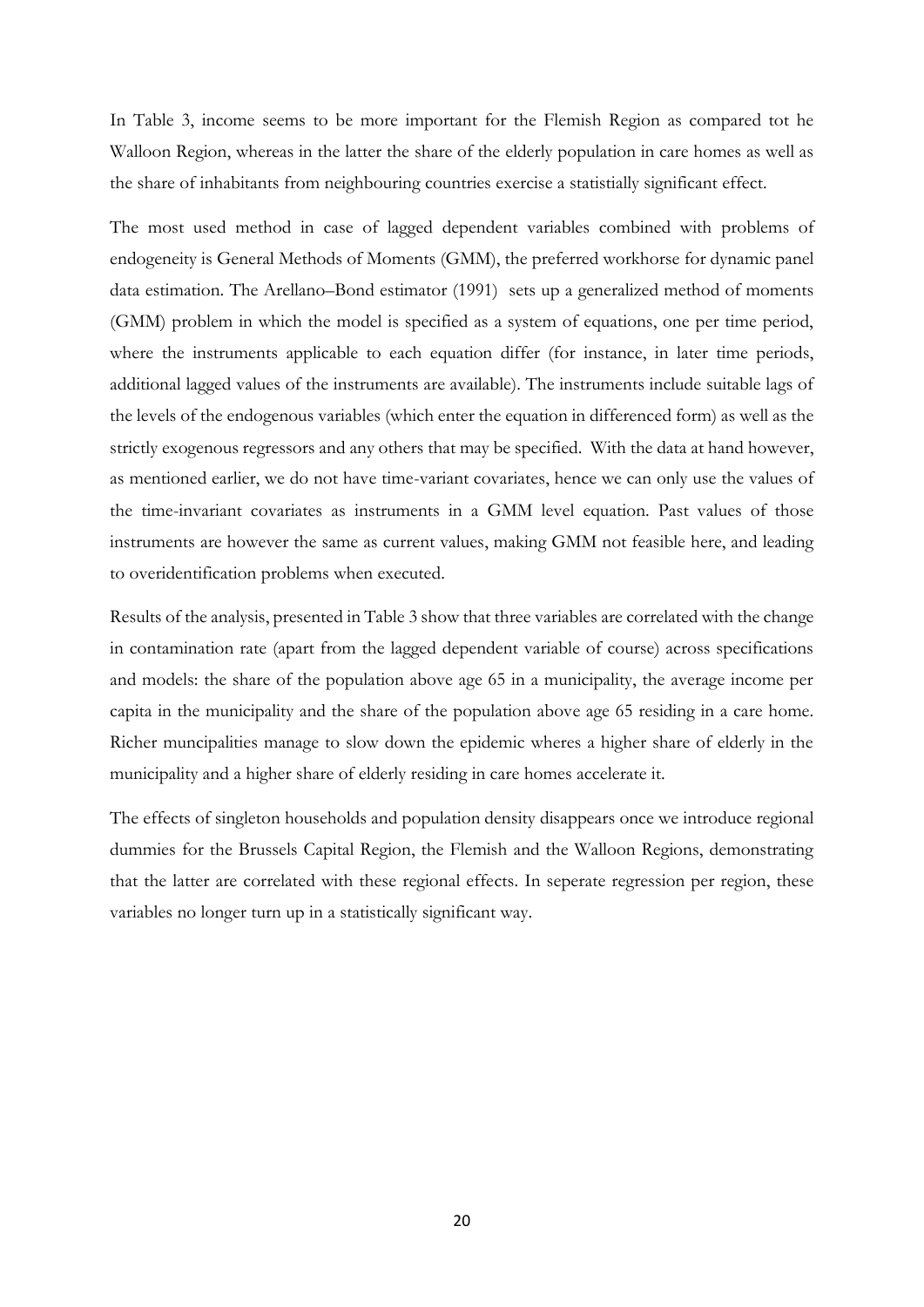| Dep.Var        | Growth of the Conta. Rate between May 4 and March 31 |             |                          |                          |           |            |  |
|----------------|------------------------------------------------------|-------------|--------------------------|--------------------------|-----------|------------|--|
|                | Lag is 6 weeks                                       |             |                          |                          |           |            |  |
|                | Log-linear<br>Linear model                           |             |                          |                          |           |            |  |
|                | R1                                                   | R2          | R <sub>3</sub>           | R4                       | $R5 - IV$ | $R5 - IV$  |  |
|                | Belgium                                              | Belgium     | Flemish                  | Walloon                  | Belgium   | Belgium    |  |
| Indep. Var.    |                                                      |             | Region                   | Region                   |           |            |  |
| Lagged         | $.035***$                                            | $2.07***$   | $2.46***$                | $1.63***$                | $2.38***$ | $2.14***$  |  |
| Conta.Rate     | (.028)                                               | (.16)       | (.21)                    | (.18)                    | (.68)     | (.62)      |  |
| Pop density    | $-.004$                                              | $-.01$      | .23                      | .28                      | $-.003$   | $-.0003$   |  |
| $(*1000)$      | (.01)                                                | (.04)       | (.29)                    | (.35)                    | (.037)    | (.036)     |  |
| $\%$ pop +65   | $.015*$                                              | $.06*$      | .08                      | .09                      | $.07**$   | $07**$     |  |
|                | (.009)                                               | (. 03)      | (.05)                    | (.06)                    | (.034)    | (.03)      |  |
| $%$ singleton  | $-.005$                                              | .017        | $-.05$                   | .06                      | $-.003$   | $-.003$    |  |
| households     | (.006)                                               | (.025)      | (.041)                   | (.04)                    | (.019)    | (.019)     |  |
| Income per     | $-.017*$                                             | $-.082**$   | $-18***$                 | .04                      | $-.11***$ | $-.11***$  |  |
| capita         | (.01)                                                | (.040)      | (.06)                    | (.075)                   | (.036)    | (.036)     |  |
| $\%p.+65$ in   | $.023***$                                            | $.086***$   | .047                     | $.11***$                 | $.07**$   | $.07**$    |  |
| care home      | (.007)                                               | (.031)      | (.03)                    | (.046)                   | (.03)     | (.036)     |  |
| Foreign nat.   |                                                      |             |                          |                          |           |            |  |
| $%$ French     | $-0.013**$                                           | $-.066**$   | .09                      | $-.08***$                |           |            |  |
|                | (.005)                                               | (.027)      | (.16)                    | (.027)                   |           |            |  |
| % German       | $-.001$                                              | $-.02*$     | $-.22$                   | $-.06***$                |           |            |  |
|                | (.004)                                               | (.011)      | (.33)                    | (.018)                   |           |            |  |
| $%$ Dutch      | $.009*$                                              | $.044*$     | .022                     | $.72***$                 |           |            |  |
|                | (.005)                                               | (.025)      | (.026)                   | (.22)                    |           |            |  |
| % Italian      | $.028**$                                             | .028        | $-.07$                   | .07                      |           |            |  |
|                | (.011)                                               | (.053)      | (.13)                    | (.075)                   |           |            |  |
| % Chinese      | .047                                                 | $-.87$      | 1.06                     | $-1.75**$                |           |            |  |
|                | (.17)                                                | (.76)       | (1.09)                   | (.70)                    |           |            |  |
| Regional D.    |                                                      |             |                          |                          |           |            |  |
| Brus.=base     |                                                      |             |                          |                          |           |            |  |
| Flemish        | .003(.10)                                            | .21(.47)    | $\overline{a}$           | $\overline{\phantom{0}}$ | .51(.47)  | .49(.45)   |  |
| Walloon        | .18(.11)                                             | $.98*(.51)$ | $\overline{\phantom{a}}$ | $\overline{a}$           | $1.2**$   | $1.1***$   |  |
|                |                                                      |             |                          |                          | (.56)     | (.54)      |  |
| Constant       | $1.33**$                                             | 1.12        | $4.47***$                | $-2.12$                  | 1.57      | 1.78       |  |
|                | (.31)                                                | (1.39)      | (1.45)                   | (2.44)                   | (1.39)    | (1.35)     |  |
| R <sub>2</sub> | 0.32                                                 | 0.41        | 0.50                     | 0.39                     |           |            |  |
| $\mathbf N$    | 581                                                  | 581         | 300                      | 262                      | 581       | 581        |  |
| Underid. test  |                                                      |             |                          |                          | 13.2***   | $15.0***$  |  |
| Over ident.    |                                                      |             |                          |                          |           | 0.83       |  |
| Sargan stat.   |                                                      |             |                          |                          |           | (0.36)     |  |
| First stage    |                                                      |             |                          |                          | Cont.r.   | Cont.r.    |  |
|                |                                                      |             |                          |                          | 31/3      | 31/3       |  |
| $%$ Italian    |                                                      |             |                          |                          | $-.08***$ | $-.075***$ |  |
|                |                                                      |             |                          |                          | (.02)     | (.02)      |  |
| % Chinese      |                                                      |             |                          |                          |           | $.56*$     |  |
|                |                                                      |             |                          |                          |           | (.33)      |  |
| F-test         |                                                      |             |                          |                          | 12.9***   | $8.20***$  |  |

**Table 3: the growth of the contamination rate in April, OLS and IV regressions**

\*stat.sign at the 10% level, \*\*at the 5% level and \*\*\*at the 1%level. Robust standard errors between brackets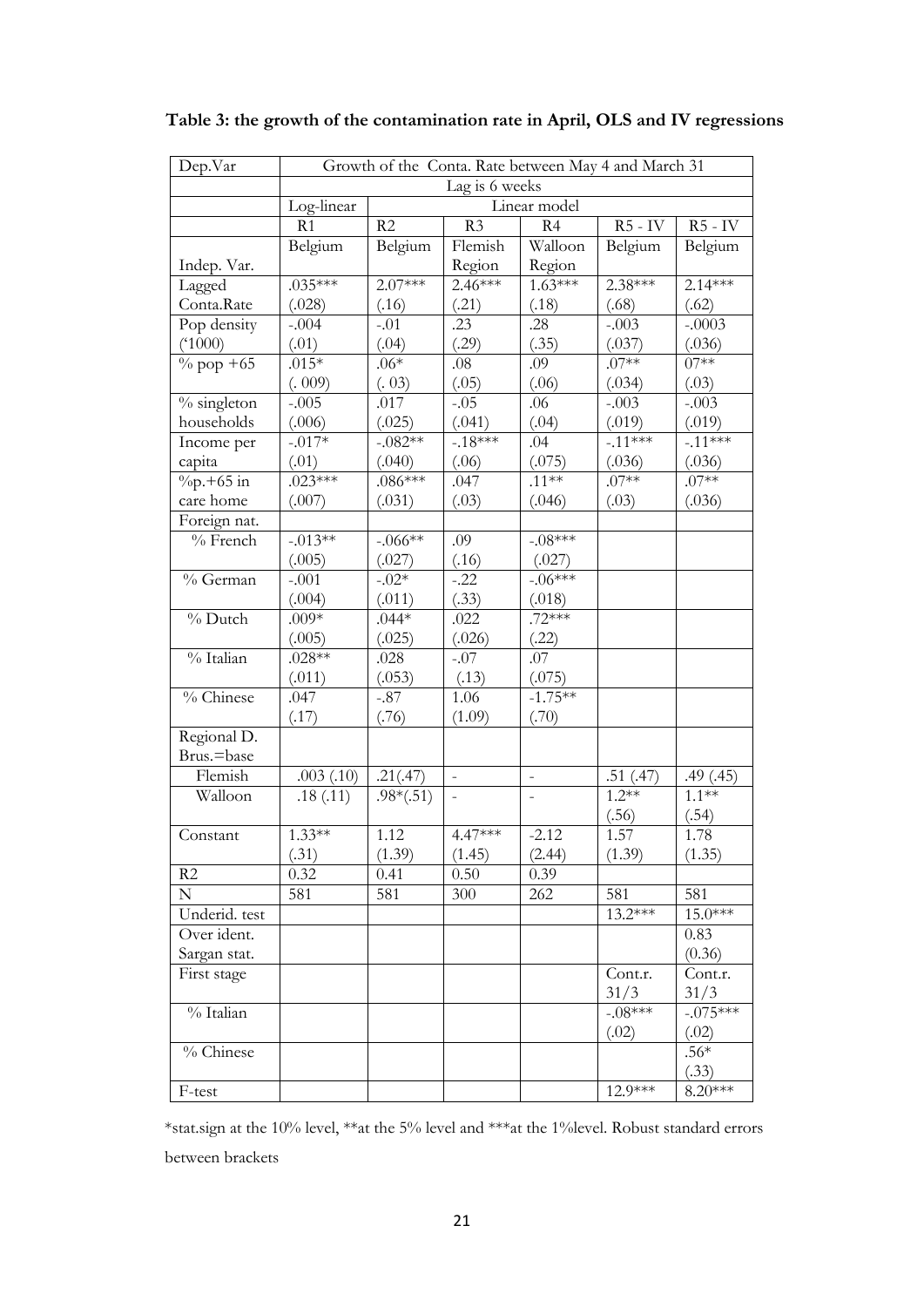We have seen earlier on that the share of italian and chinese nationals had a statisitically significant effect early on in the epidemic: a higher presence is correlated with an earlier start and a higher contamination rate on March 31. Beyond this initial effect, the share of foreign nationals may also affect the subsequent growth of the epidemic, eg. via the frequency of its interactions within the municipality, as the virus does not discriminate between nationalities. In R2 the italian variable is no longer statistically significant, but it is in the long-linear model in R1. This is one of the few occasions were the models yield a different result.

In order to deal with the endogeneity of the lagged dependent variable we introduce the shares hence as instrumental variables in the linear version of the model in R5 and R6, thereby assuming that they only affect the growth of the epidemic through their impact on the contamination rate of March 31. This makes sense as the country was in lockdown, so one could not anymore cross national borders and import the virus from abroad. The test-statistics (F-test, underidentification test and overidentification test) are all favourable. In R5 and R6 the three variables mentioned above: income per capita, share of population above 65 and share of elderly in care homes are all statistically significant, with similar magnitude as in column 2.

In Table 4 we account for weekly lags of the dependent variable and model the growth of the epidemic in a linear as well as a log-linear way. Results are similar to Table 3 in the sensse that the same variables turn up in a statistically significant manner: share of the elderly population, share of that population residing in care homes and income per capita. The percentage of the population with foreign nationalities proofs statistically significant in these regressions, in particular when analysing the Walloon Region separately.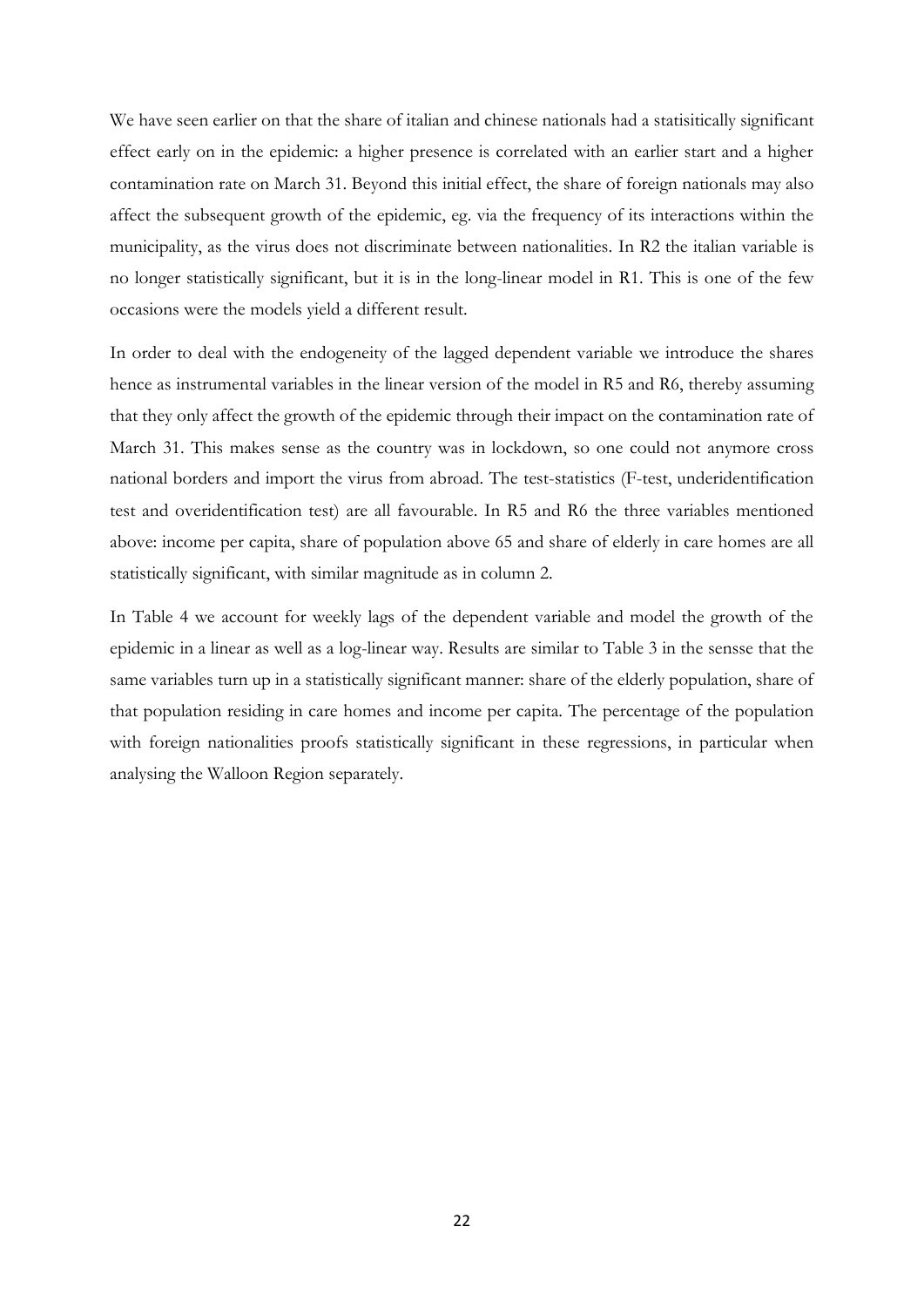| Dep.Var                | Growth of the Contamination Rate between 4/5 and 31/3 with one-week lag |               |                |                  |                |                |  |
|------------------------|-------------------------------------------------------------------------|---------------|----------------|------------------|----------------|----------------|--|
|                        | Linear model                                                            |               |                | Log-linear model |                |                |  |
|                        | R1                                                                      | R2            | R <sub>3</sub> | R4               | R <sub>5</sub> | R <sub>6</sub> |  |
|                        | Belgium                                                                 | Flemish       | Walloon        | Belgium          | Flemish        | Walloon        |  |
| Indep. Var.            |                                                                         | Region        | Region         |                  | Region         | Region         |  |
| Lagged                 | $1.***$                                                                 | $1.02***$     | $.99***$       | $.68***$         | $.67***$       | $.68***$       |  |
| Conta.Rate             | (.009)                                                                  | (.01)         | (.01)          | (.013)           | (.017)         | (.02)          |  |
| Pop density            | $-.001$                                                                 | $-.03$        | .07            | .002             | .02            | $.06**$        |  |
| (51000)                | (.01)                                                                   | (.05)         | (.07)          | (.004)           | (0.26)         | (.03)          |  |
| $\%$ pop +65           | $.015**$                                                                | $.02**$       | .02            | $.007**$         | $.012**$       | .005           |  |
|                        | (.006)                                                                  | (.009)        | (.01)          | (.003)           | (.005)         | (.007)         |  |
| $%$ singleton          | .001                                                                    | $-.014*$      | .011           | $-.0002$         | $-.005$        | $-.0007$       |  |
| households             | (.005)                                                                  | (.008)        | (.009)         | (.003)           | (.004)         | (.005)         |  |
| Income per             | $-.016**$                                                               | $-.03***$     | .01            | $-.005$          | $-.017**$      | .006           |  |
| capita                 | (.007)                                                                  | (.01)         | (.014)         | (.004)           | (.007)         | (.008)         |  |
| $\frac{9}{9}$ , +65 in | $.019***$                                                               | .01           | $.025***$      | $.008***$        | $.009**$       | $.009*$        |  |
| care home              | (.004)                                                                  | (.007)        | (.009)         | (.003)           | (.004)         | (.004)         |  |
| Foreign nat.           |                                                                         |               |                |                  |                |                |  |
| $%$ French             | $-0.014***$                                                             | .004          | $-.017***$     | $-.007***$       | $-.0003$       | $-.007**$      |  |
|                        | (.005)                                                                  | (.02)         | (.005)         | (.002)           | (.001)         | (.003)         |  |
| % German               | $-.006**$                                                               | $-.017$       | $-.014***$     | $-.002$          | .003           | $-.005*$       |  |
|                        | (.002)                                                                  | (.05)         | (.004)         | (.003)           | (.03)          | (.003)         |  |
| $%$ Dutch              | .005                                                                    | .002          | $.15***$       | .002             | $-.0006$       | $.064***$      |  |
|                        | (.005)                                                                  | (.005)        | (.04)          | (.002)           | (.002)         | (.017)         |  |
| % Italian              | $.02**$                                                                 | .02           | .02            | $.015***$        | $.026*$        | $.012*$        |  |
|                        | (.009)                                                                  | (.026)        | (.014)         | (.004)           | (.015)         | (.006)         |  |
| % Chinese              | $-.047$                                                                 | .27           | $-.23$         | .053             | .068           | .09            |  |
|                        | (.12)                                                                   | (.19)         | (.16)          | (.064)           | (.097)         | (.085)         |  |
| Regional D.            |                                                                         |               |                |                  |                |                |  |
| Brus.=base             |                                                                         |               |                |                  |                |                |  |
| Flemish                | .02(.088)                                                               | $\frac{1}{2}$ | $\overline{a}$ | $-.01$ $(.04)$   | $\overline{a}$ | $\overline{a}$ |  |
| Walloon                | .11(.096)                                                               |               | $\overline{a}$ | .02(.04)         |                |                |  |
| Constant               | .42                                                                     | $1.14***$     | $-0.41$        | $.48***$         | $.67***$       | $-.026$        |  |
|                        | (.28)                                                                   | (.30)         | (.49)          | (.13)            | (.18)          | (.23)          |  |
| ${\bf N}$              | 2905                                                                    | 1500          | 1310           | 2905             | 1500           | 1310           |  |

# **Table 4: Random effects panel data estimation with 1-week lags**

\*stat.sign at the 10% level, \*\*at the 5% level and \*\*\*at the 1%level. Robust standard errors between brackets

## **5. Conclusion**

I performed a number of analyses in this paper, which focussed on socio-economic and demographic correlates of the contamination rate at the municipality level. I employed linear as well as log-linear models. The latter capture the exponential growth of the contaminations better, but results are very similar to the linear model. The correlation between the dependent and lagged dependent is very high, understandably in an epidemic. In Belgian municipalities during COVID-19, it is as high as 0.80 between March 31 and April 7 and still remains 0.60 between March 31 and May 4.